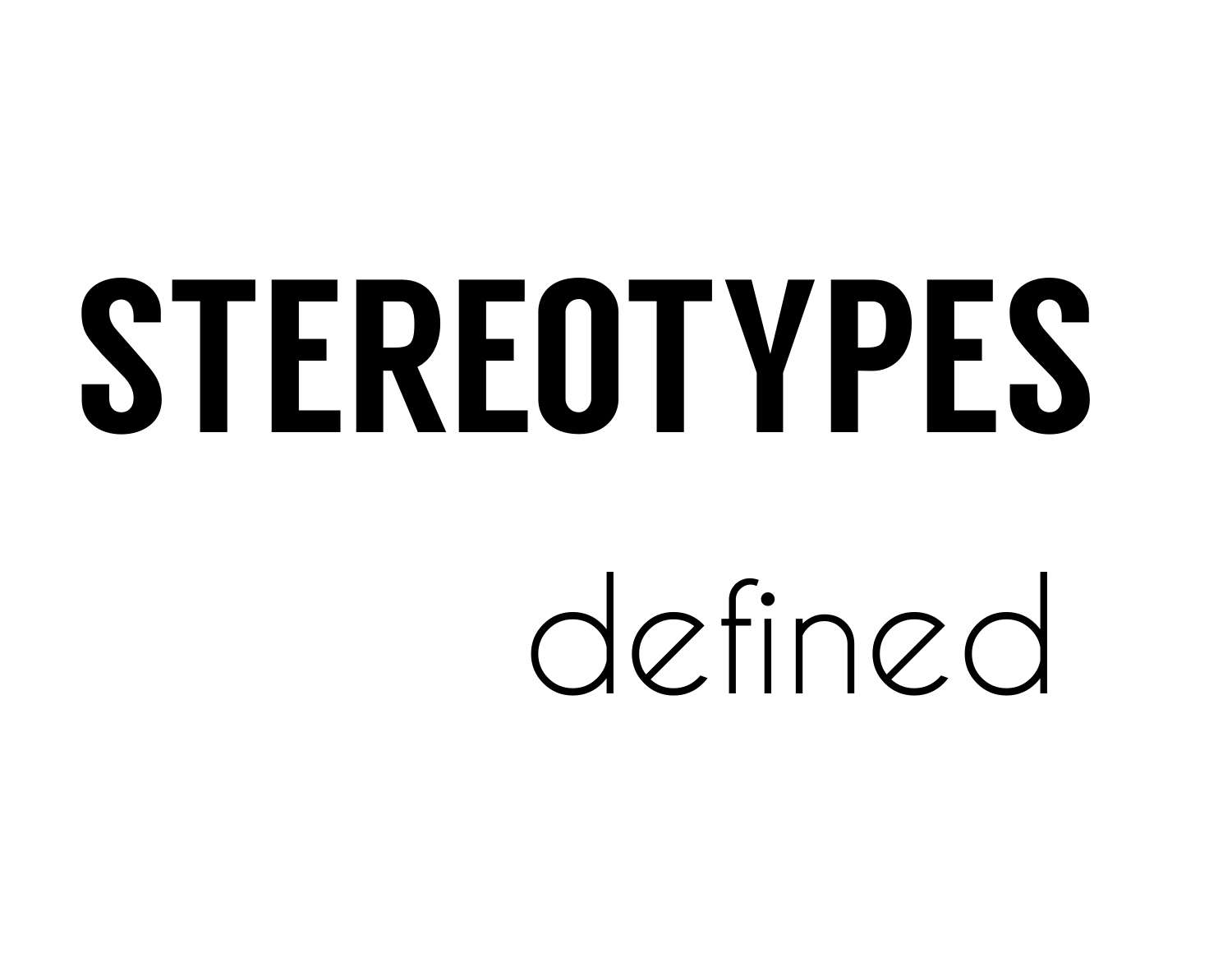A **stereotype** is a an exaggerated or distorted generalization about an entire category of people that does not acknowledge individual variation. Stereotypes form the basis for prejudice and discrimination. They generally involve members of one group that deny access to opportunities and rewards that are available to that group (Chepp et al. 2004).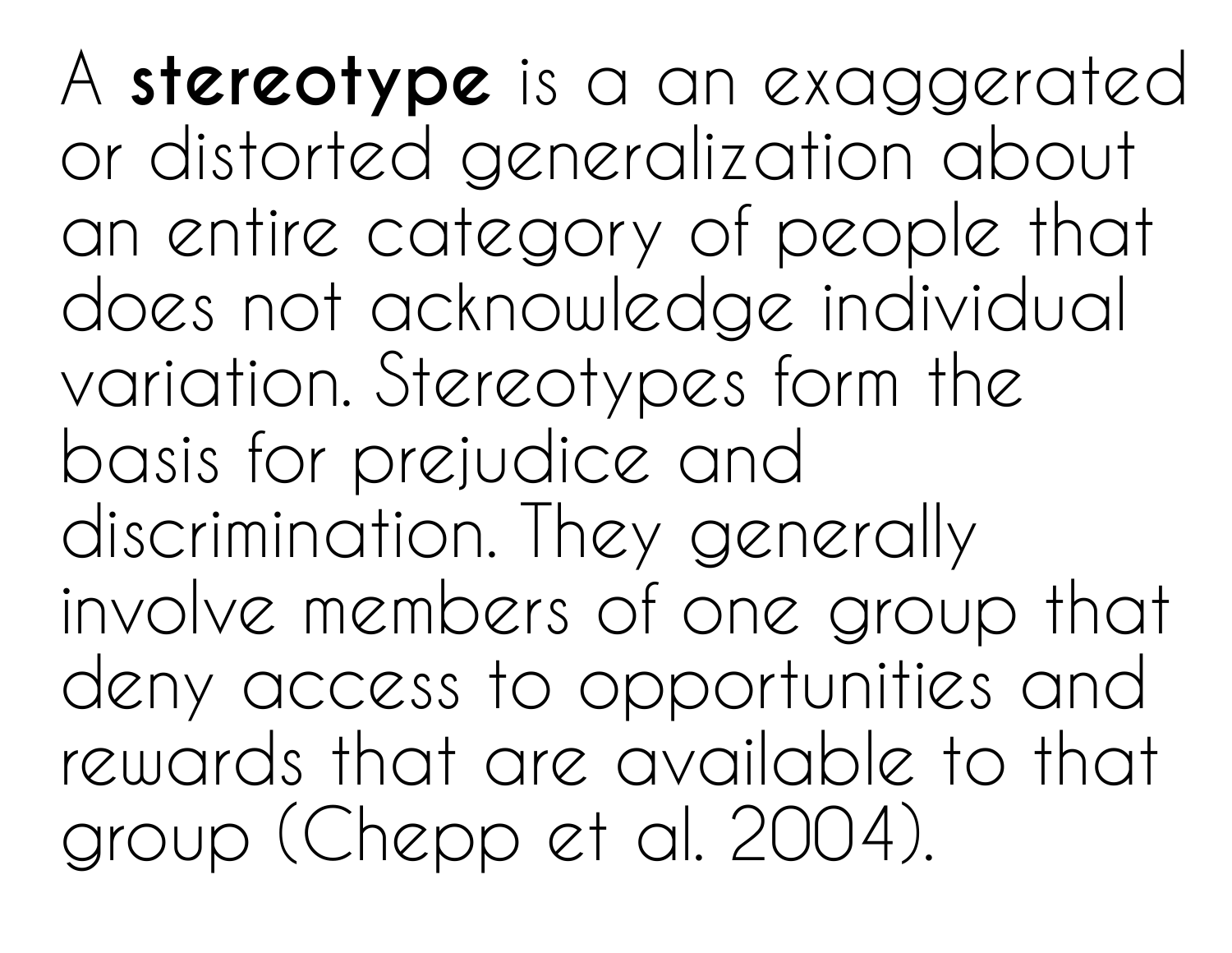Chepp, V., Dean, P. & Andrist, L. (2012). Stereotypes: A fundamental concept for teaching sociology. *The Sociological Cinema.* Retrieved from http:// www.thesociologicalcinema.com/blog/ stereotypes-a-fundamental-concept-forteaching-sociology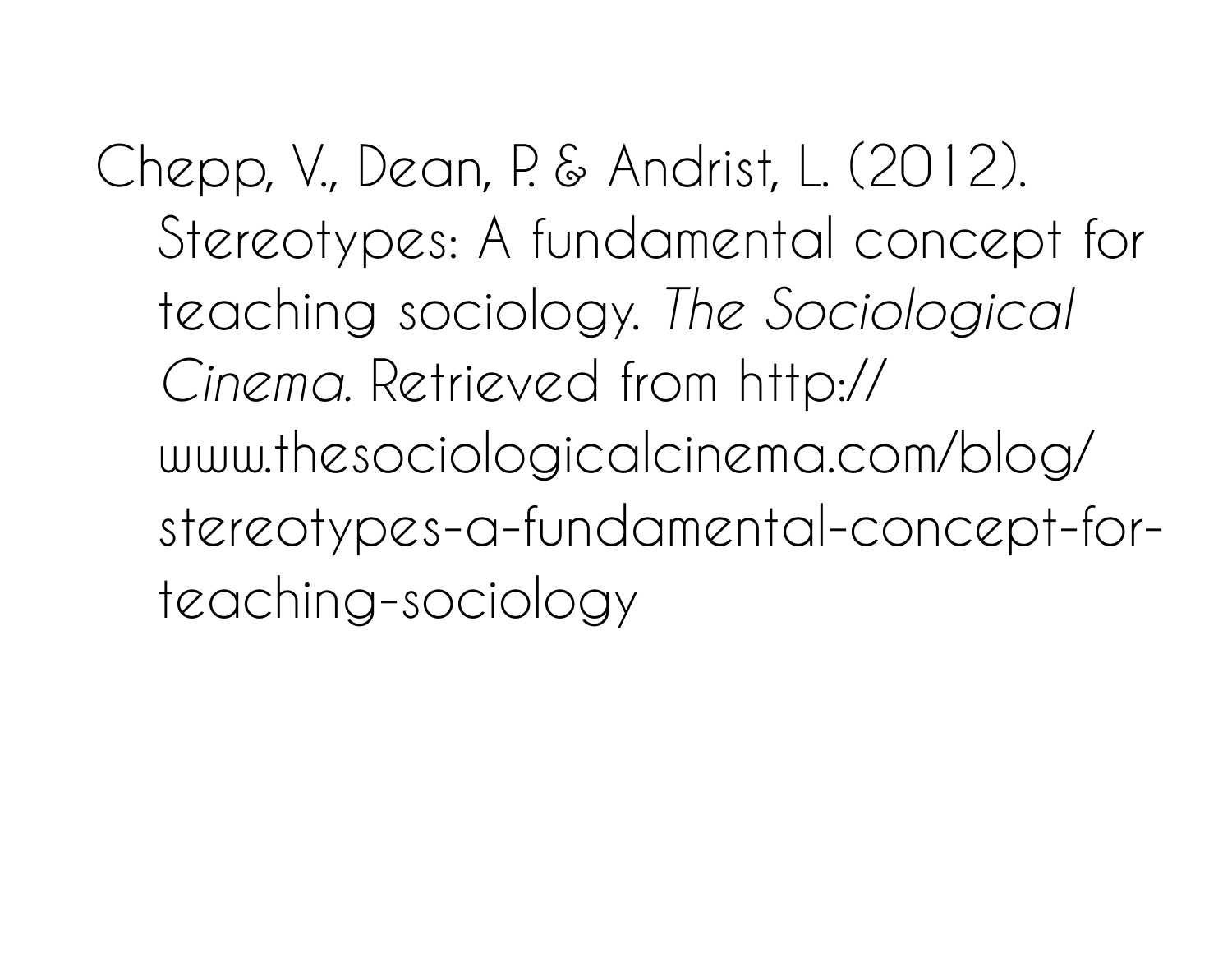## STEREOTYPES

## Ihomas Ineorem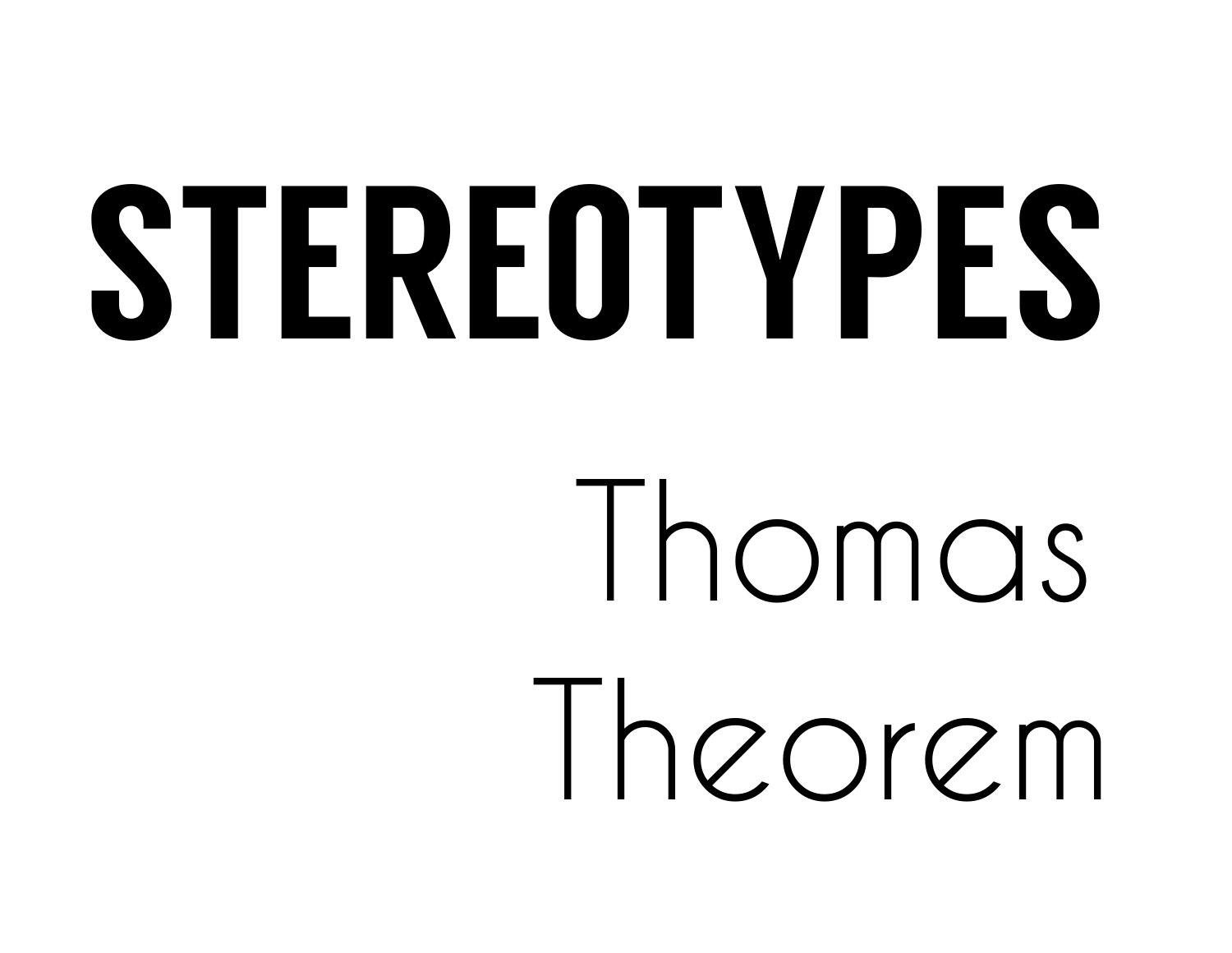**Thomas theorem**: "if [people] define situations as real, they are real in their consequences."

In other words, when people accept stereotypes as true, then they are likely to act on these beliefs, and these subjective beliefs can lead to objective results.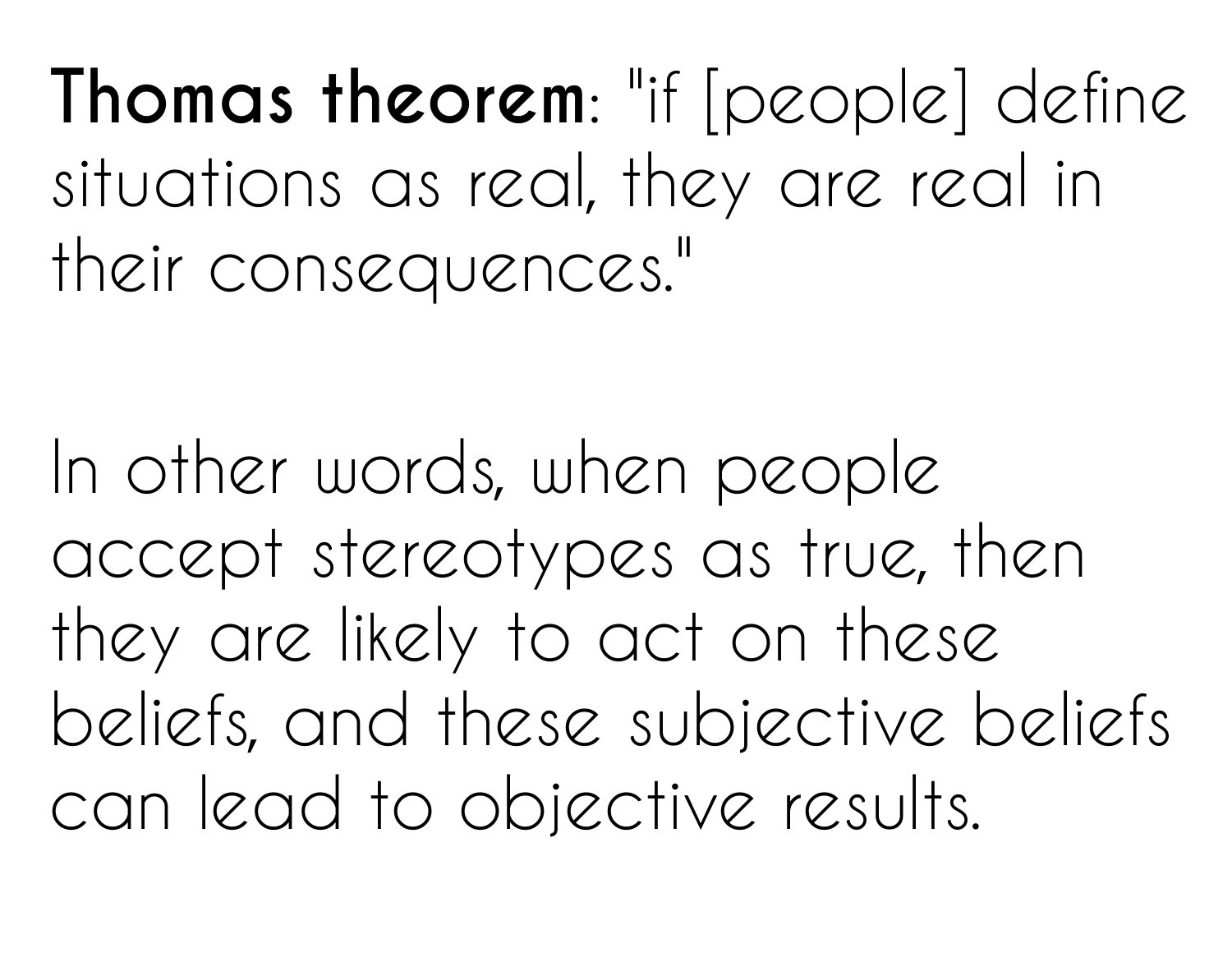# CULTURAL APPROPRIATION

### defined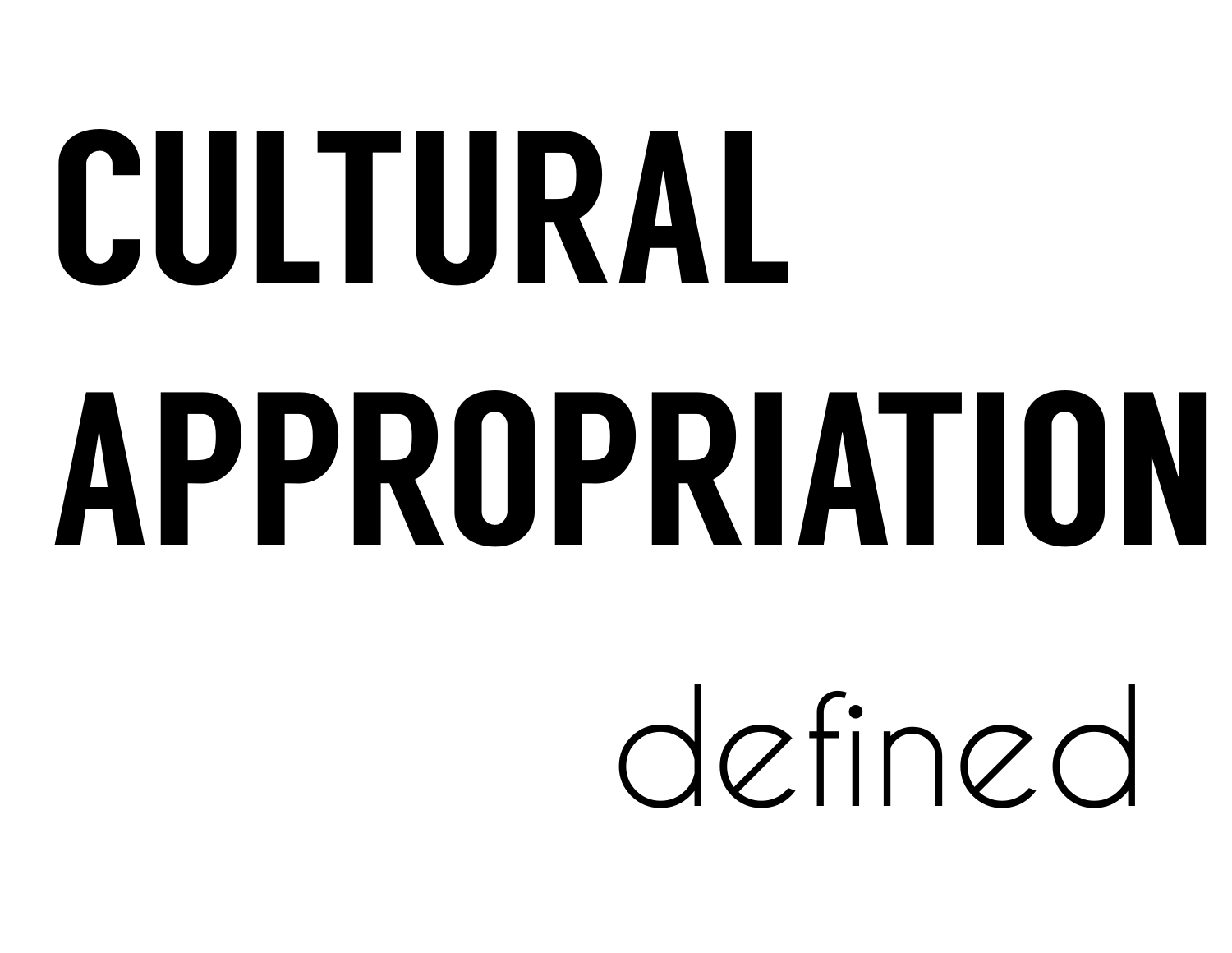In the broadest sense **cultural appropriation** is the adoption or taking of specific elements (such as ideas, symbols, artifacts, images, art, rituals, icons, behavior, music, styles) of one culture by another culture.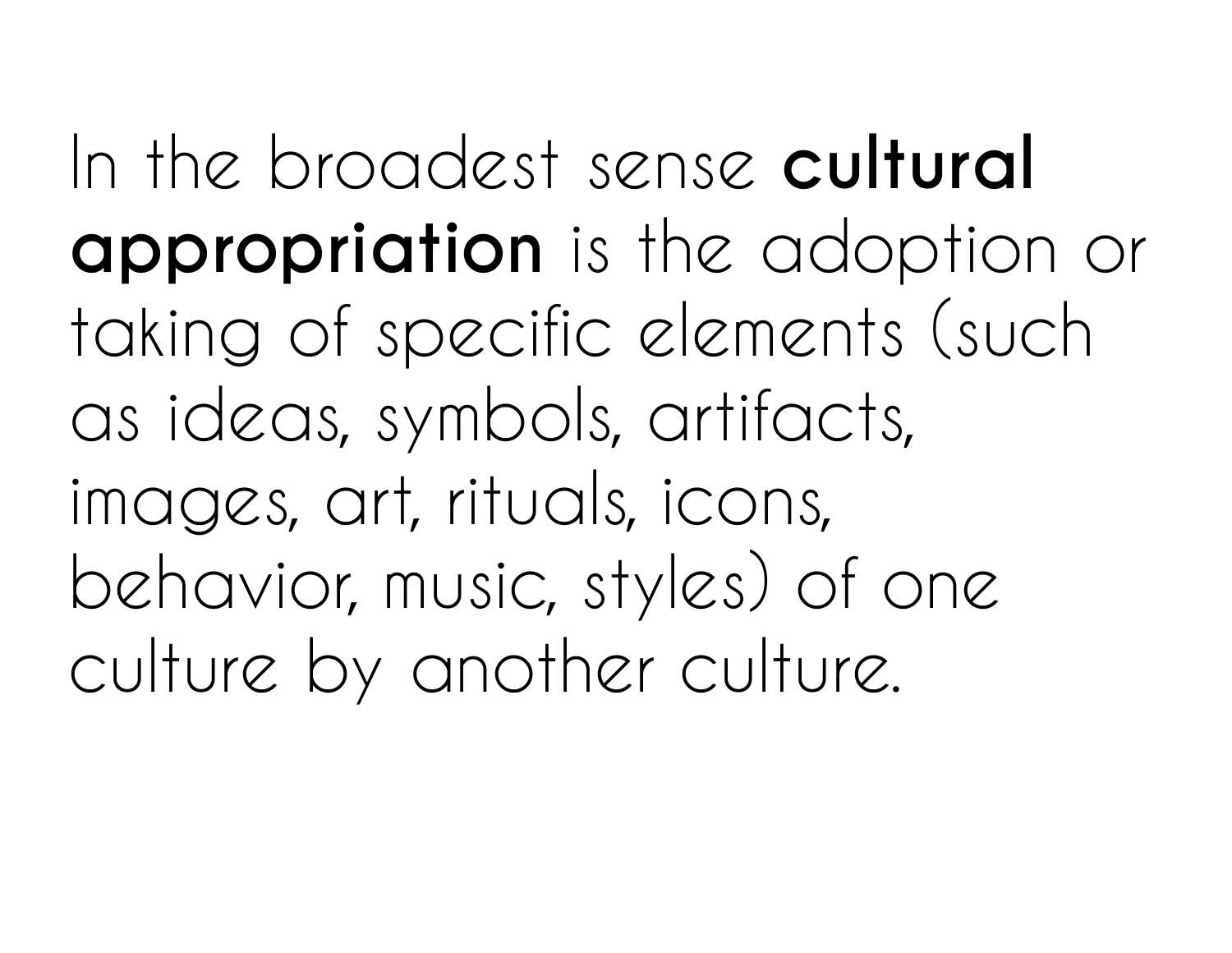# CULTURAL APPROPRIATION

types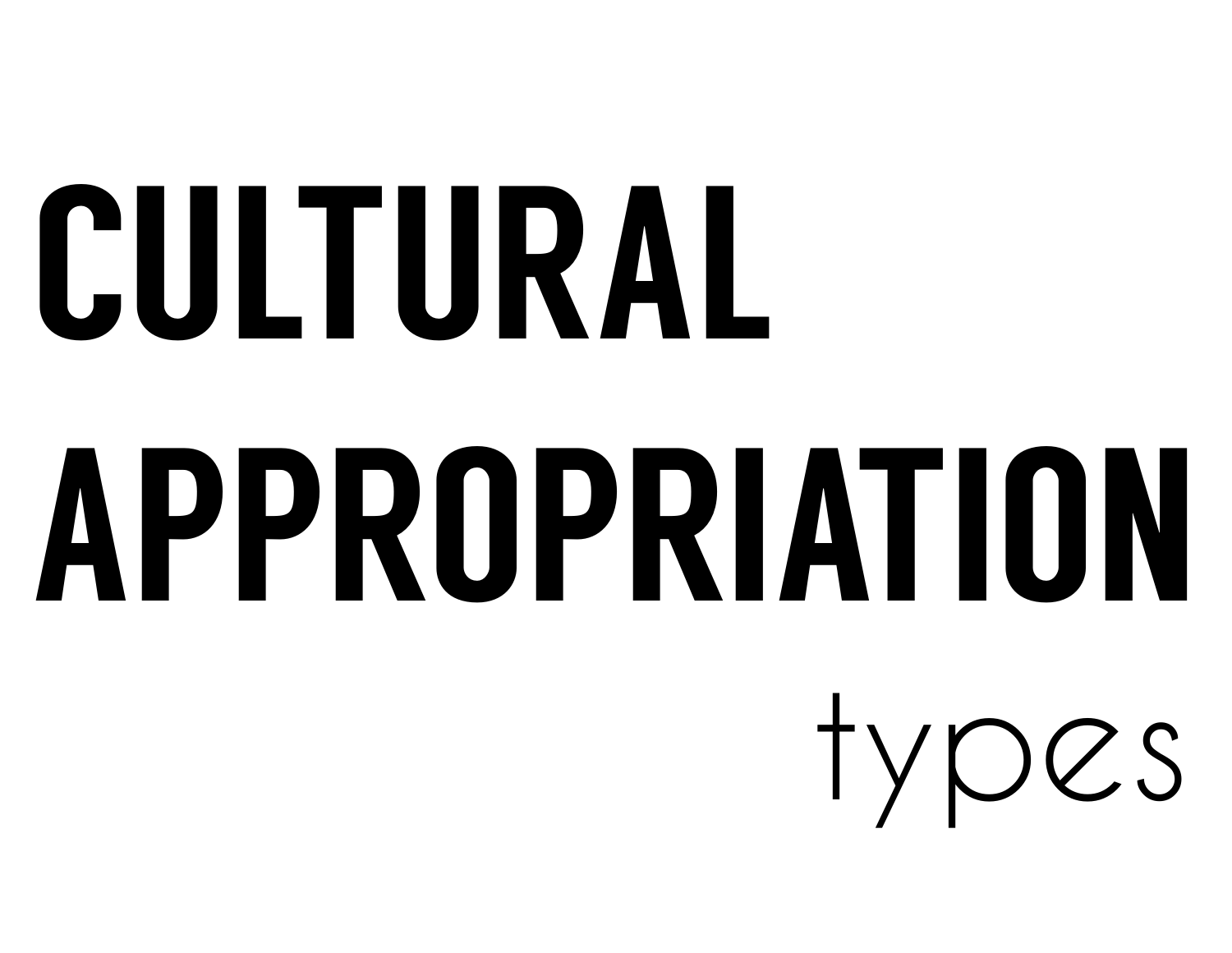According to Rogers (2006), there are **four types** of cultural appropriation.

Rogers, R.A. (2006). From cultural exchange to transculturation: A review and reconceptualization of cultural appropriation. *Communication Theory, 16:* 474-503*.*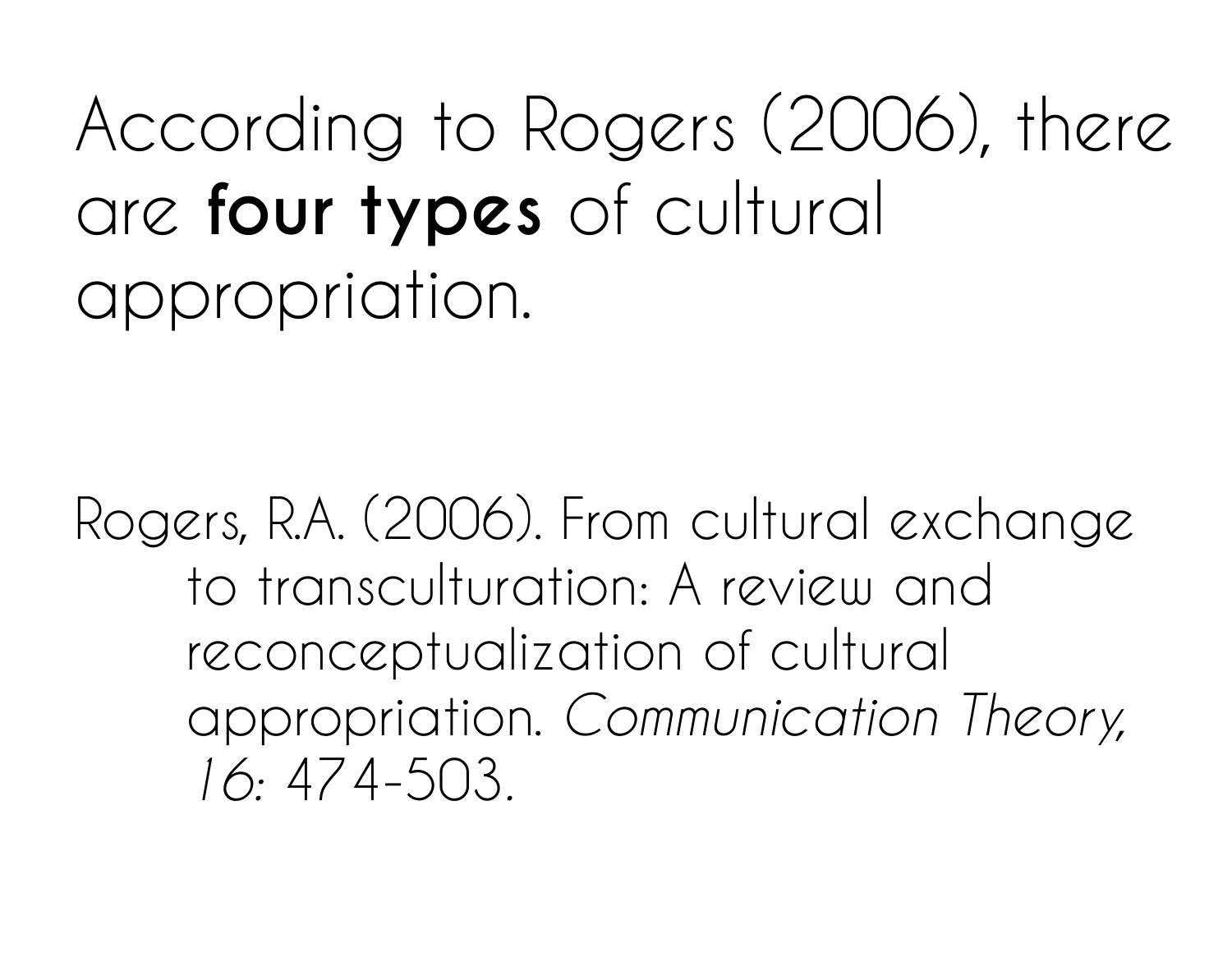#### 1. **Cultural Exchange**  Reciprocal exchange

#### 2. **Cultural Dominance**  Imposing the dominant culture on a subordinate culture

#### 3. **Cultural Exploitation**  Taking of subordinate culture for the benefit of dominant culture

#### 4. **Transculturation** Development of cultural hybrids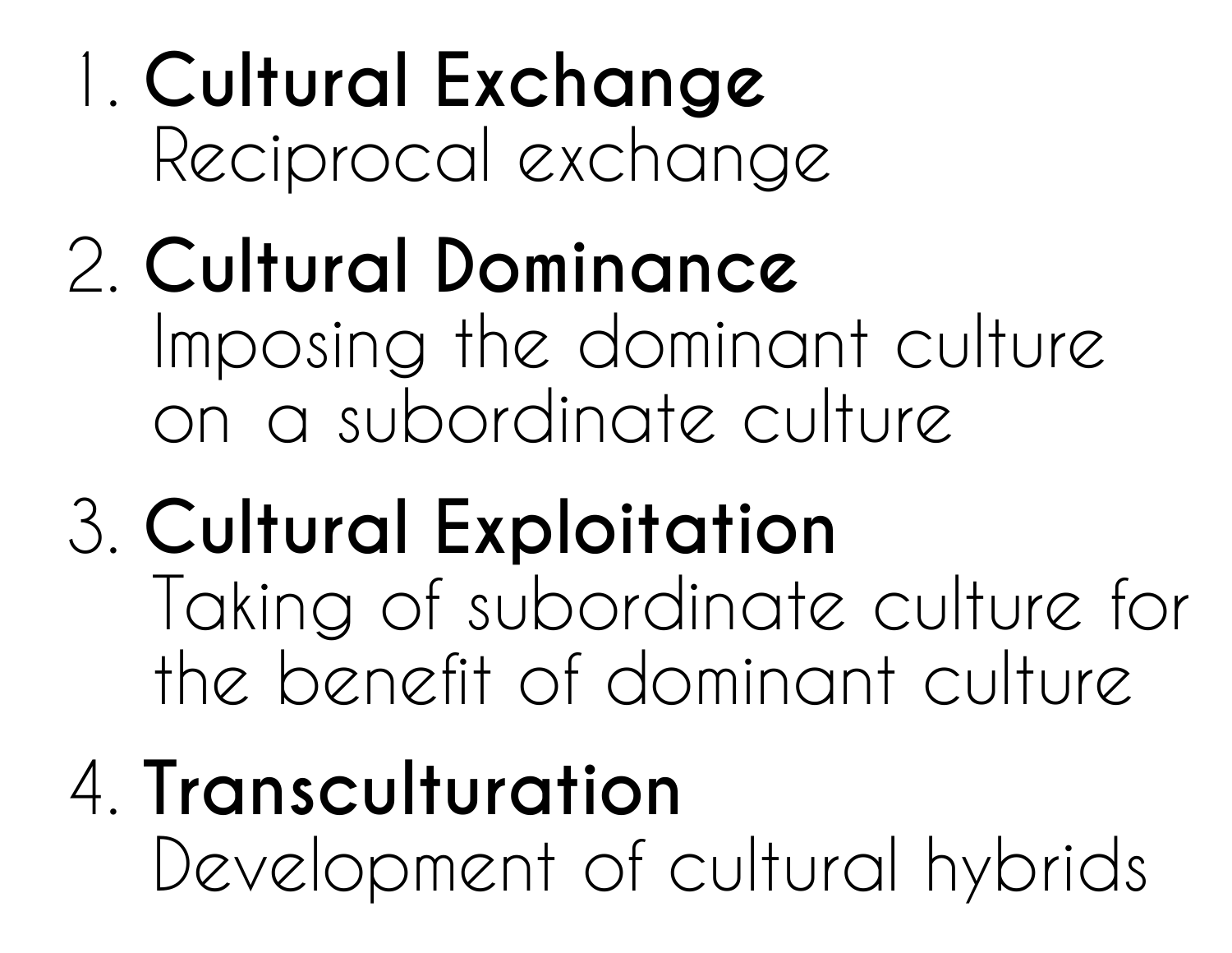# CULTURAL EXPLOITATION

defined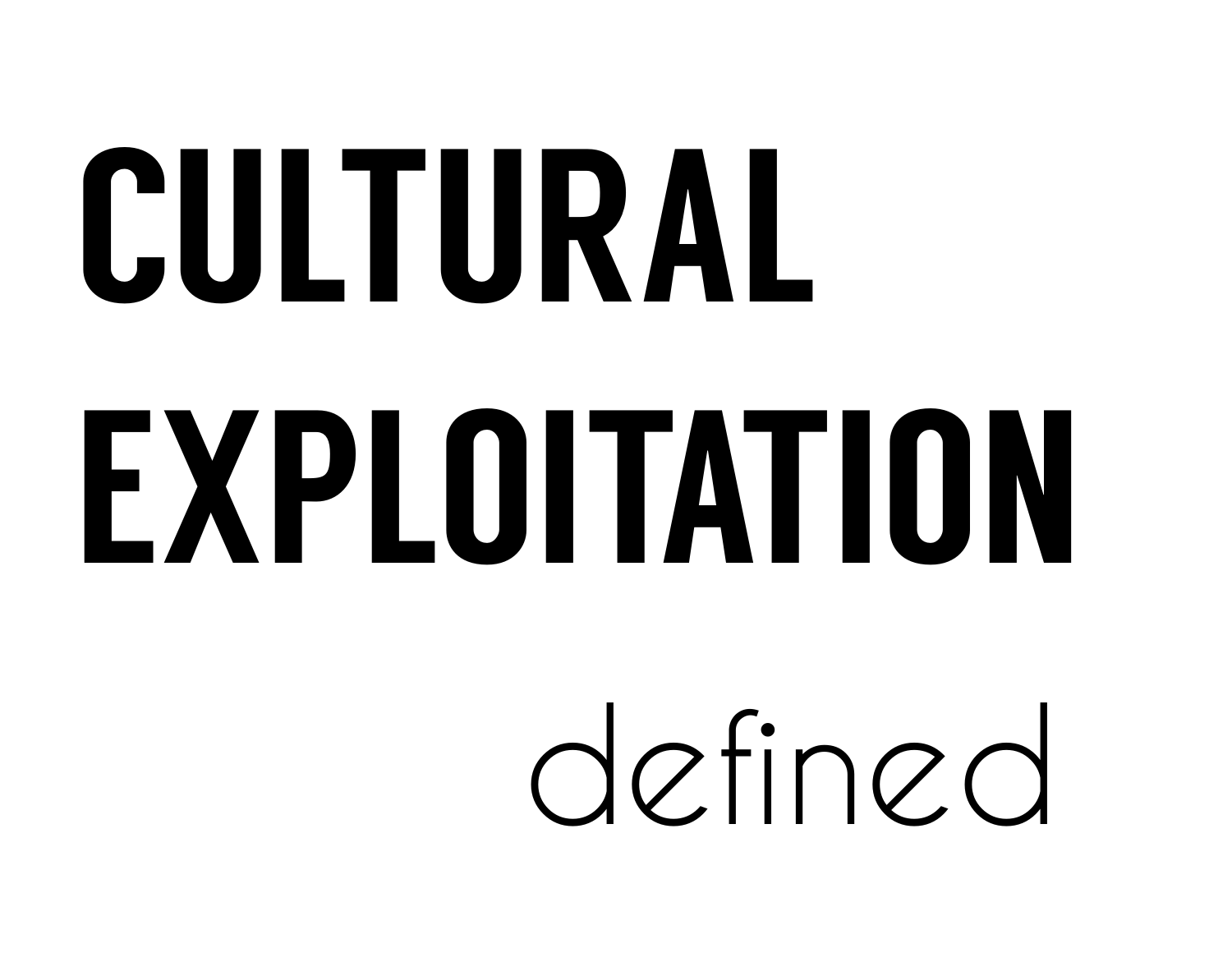**Cultural exploitation** is the appropriation of elements of a subordinated culture by a dominant culture without substantive reciprocity, permission, compensation, understanding, or appreciation (Rogers, 2006).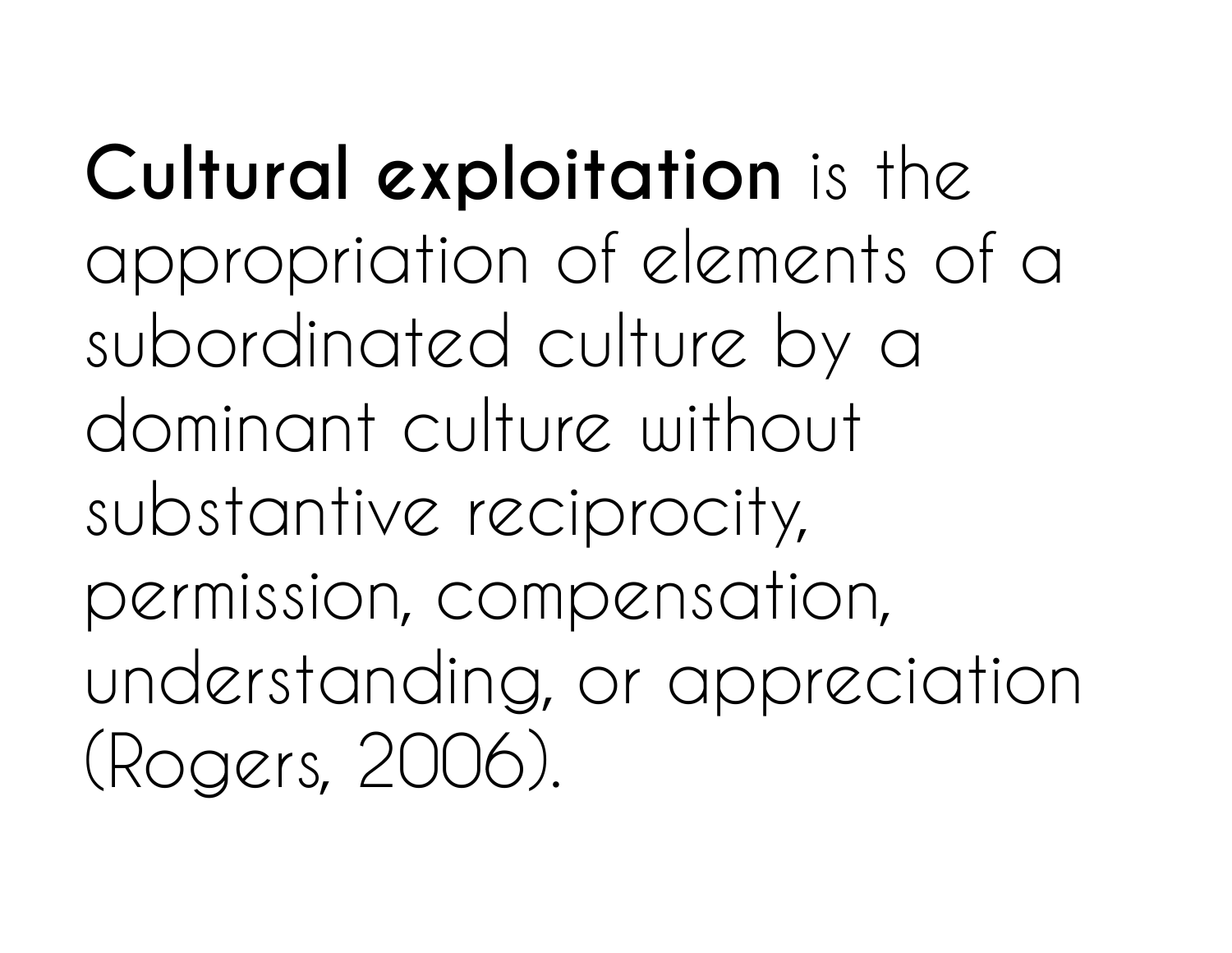There is often a prior history of discrimination or some form of marginalization.

Often the appropriation serves, intentionally or unintentionally, to perpetuate the subordinate position of the appropriated culture.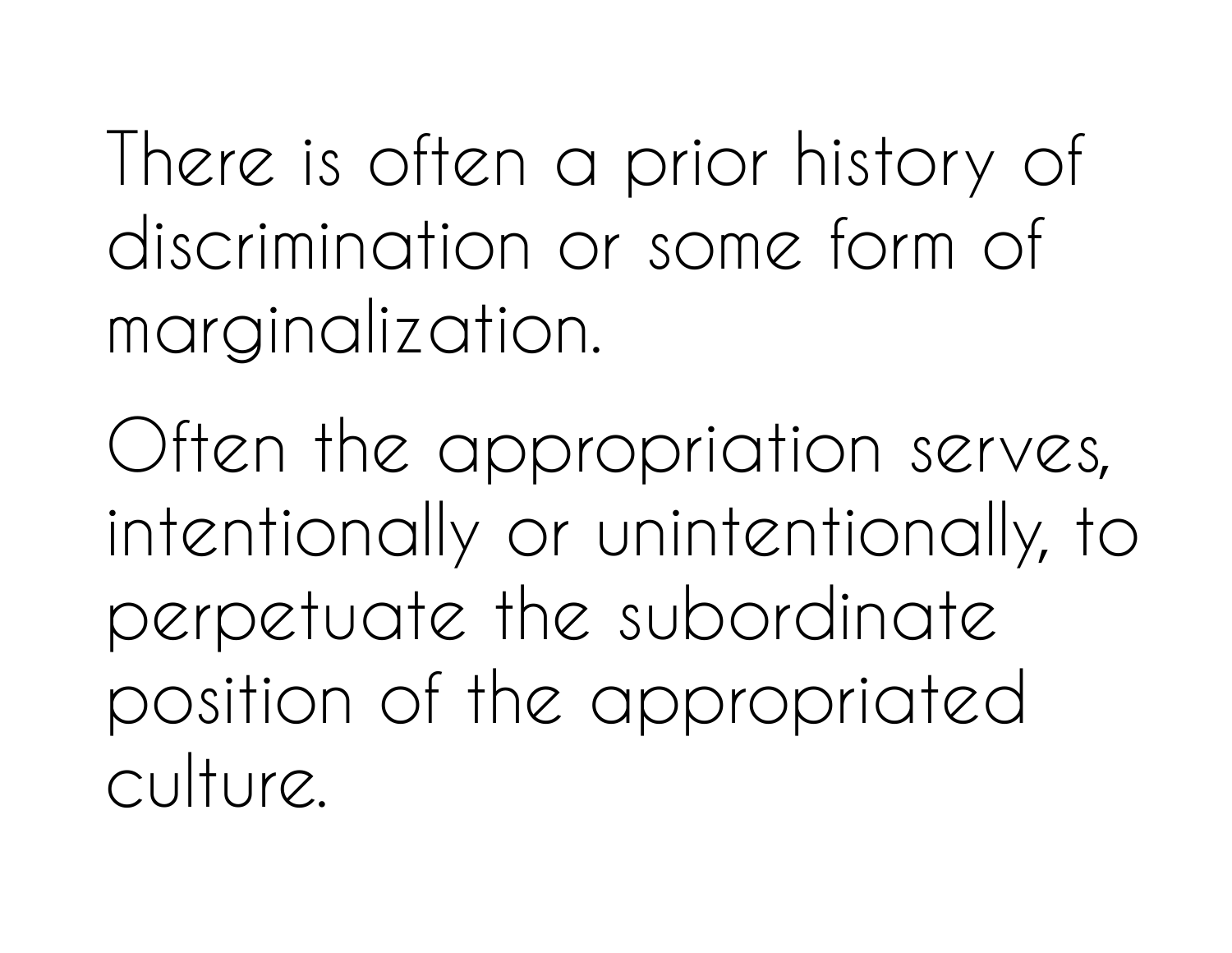# CULTURAL DOMINANCE

defined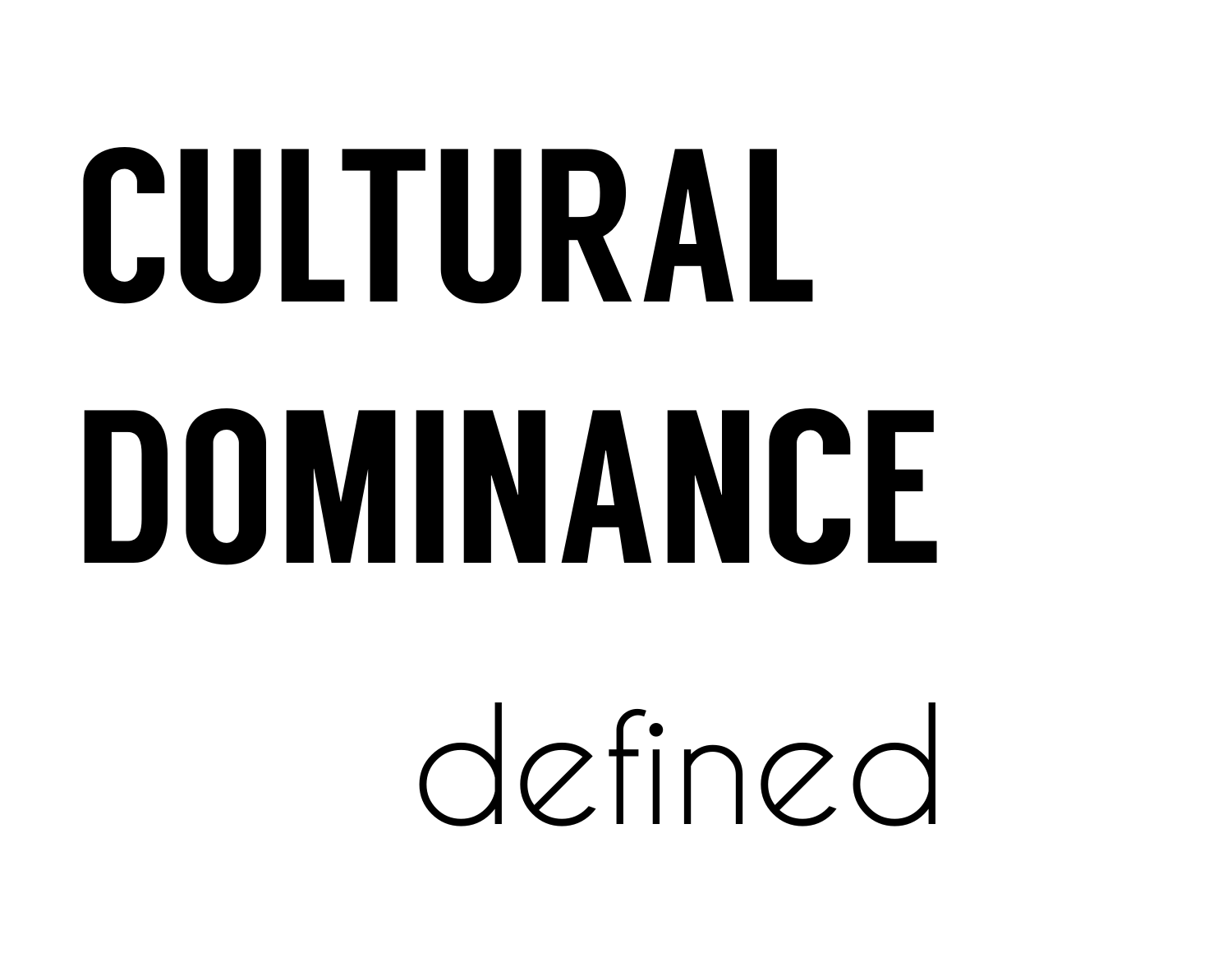**Cultural dominance** is the use of elements of a dominant culture by members of a subordinated culture in a context in which the dominant culture has been imposed onto the subordinated culture, including appropriations that enact resistance.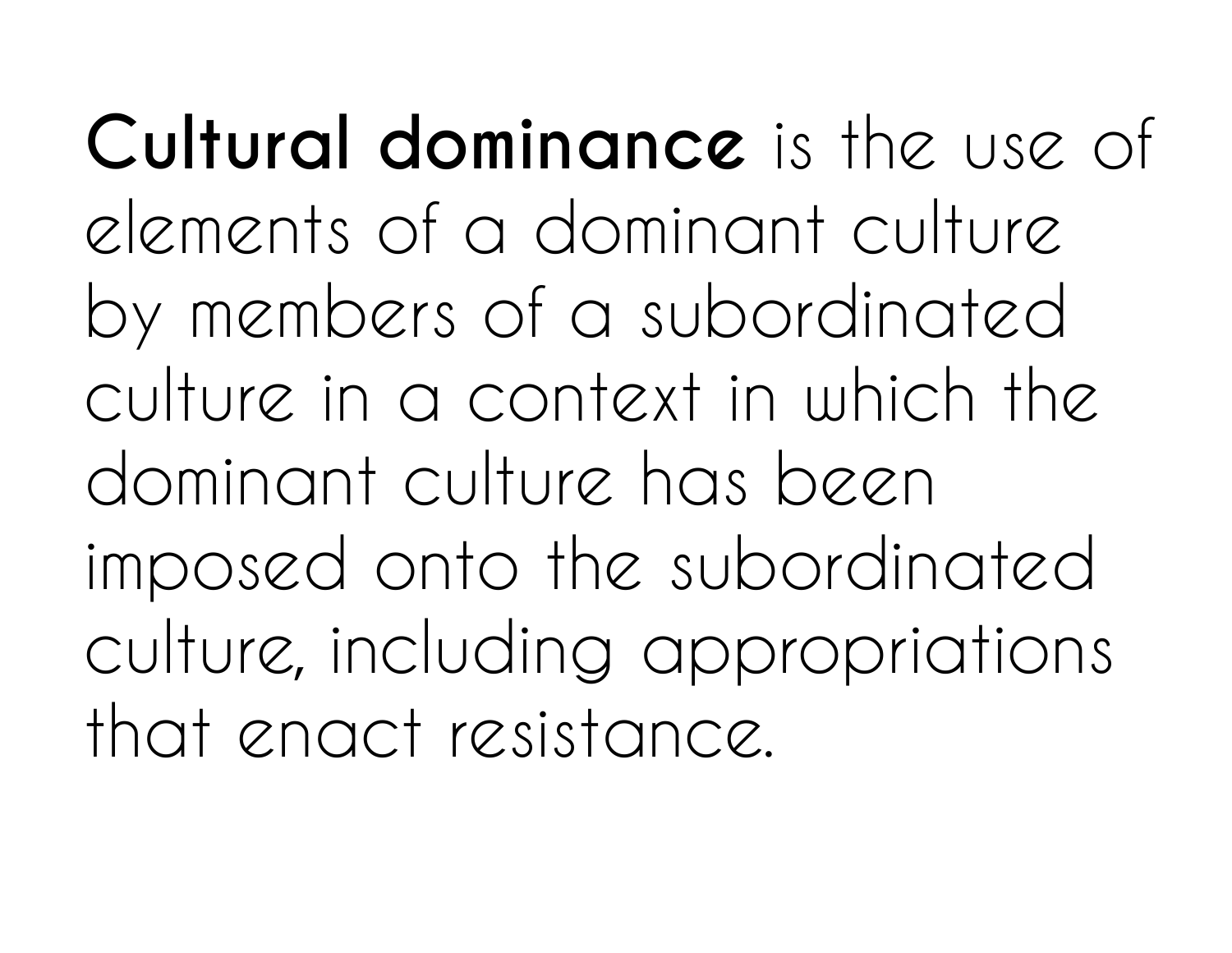### CULTURAL MIS-APPROPRIATION when is cultural appropriation offensive or harmful?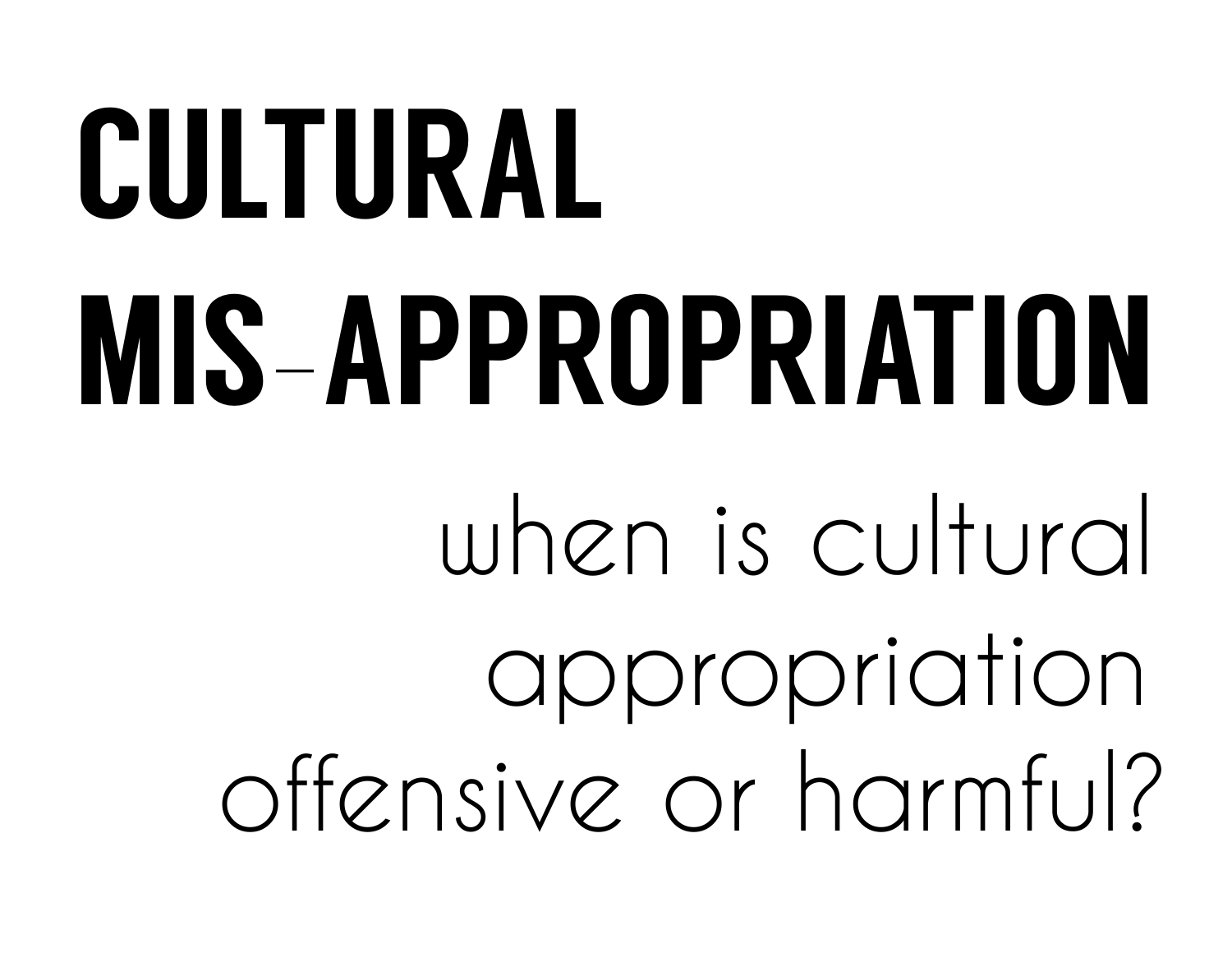#### **Ask the following questions:**

Is there a history of discrimination or oppression, of the subordinate group?

Is there a power differential between cultural groups involved?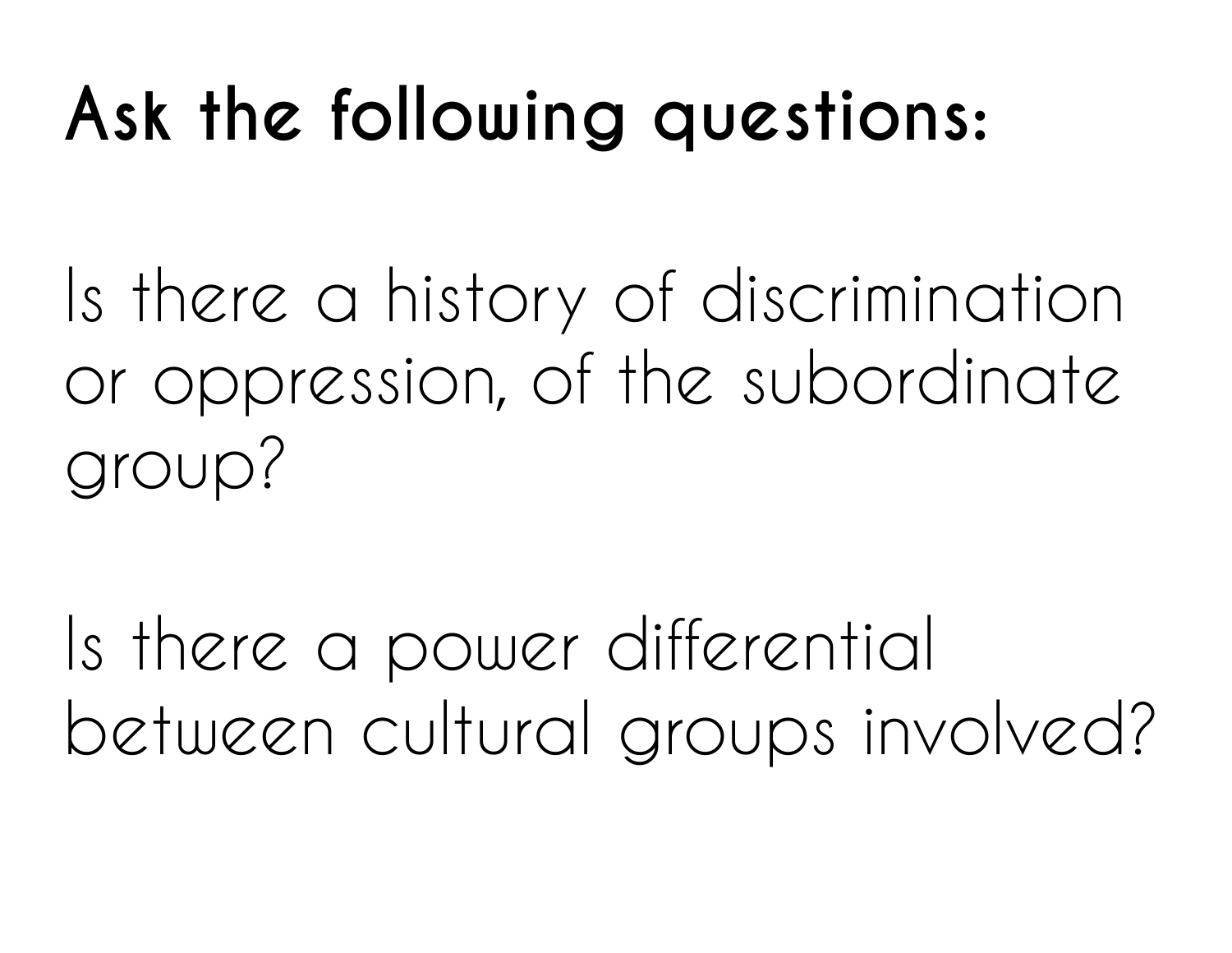#### Does it perpetuate negative stereotypes?

Is the culture being erroneously depicted (cultural degradation)?

Are important cultural symbols being used inappropriately? (Ziff & Rao, 1997)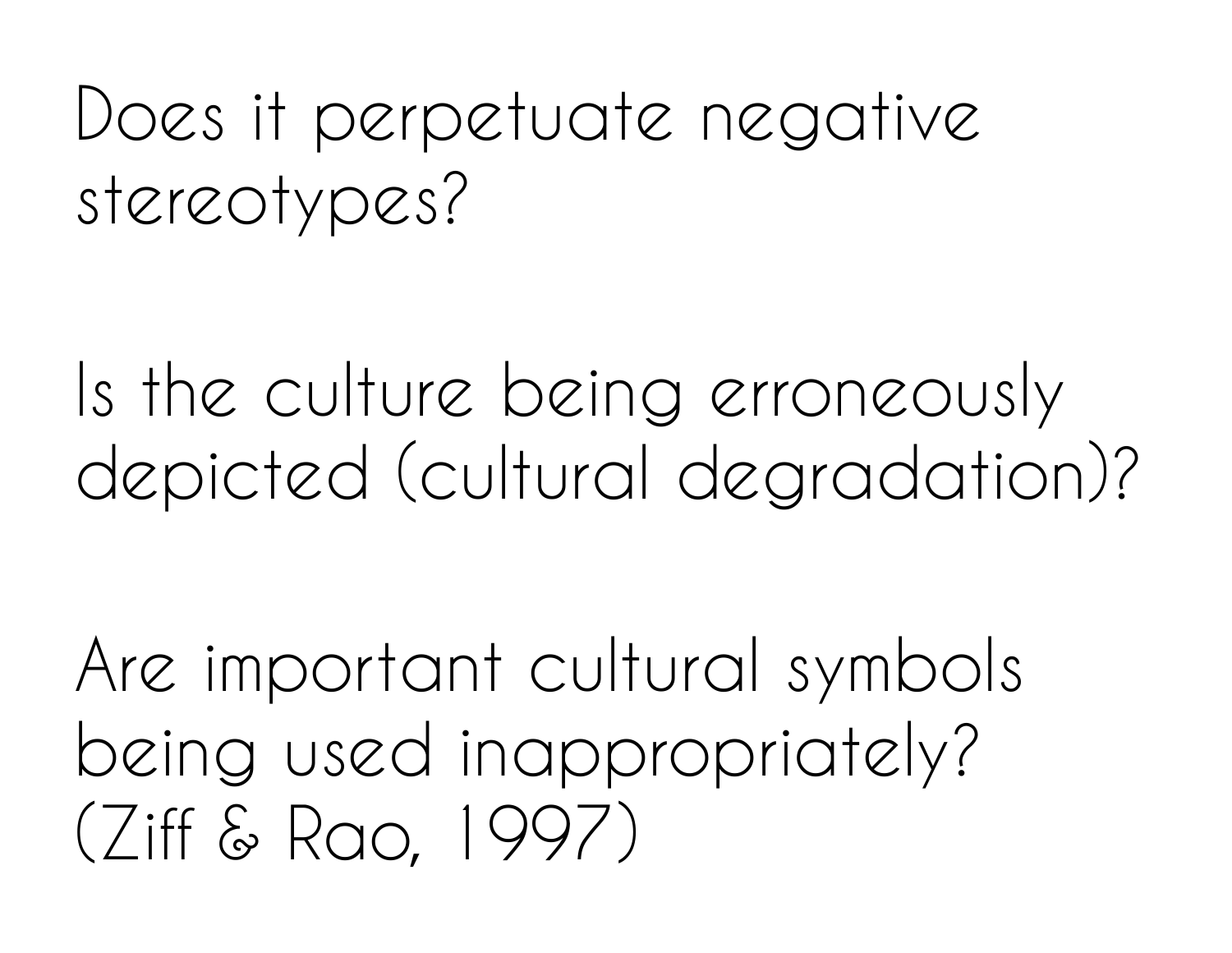Is the subordinate culture being "mined" and "shipped home" for consumption? Is commodification occurring? (Wallace & Malm, 1984).

Is a cultural/racial group offended or likely to be offended?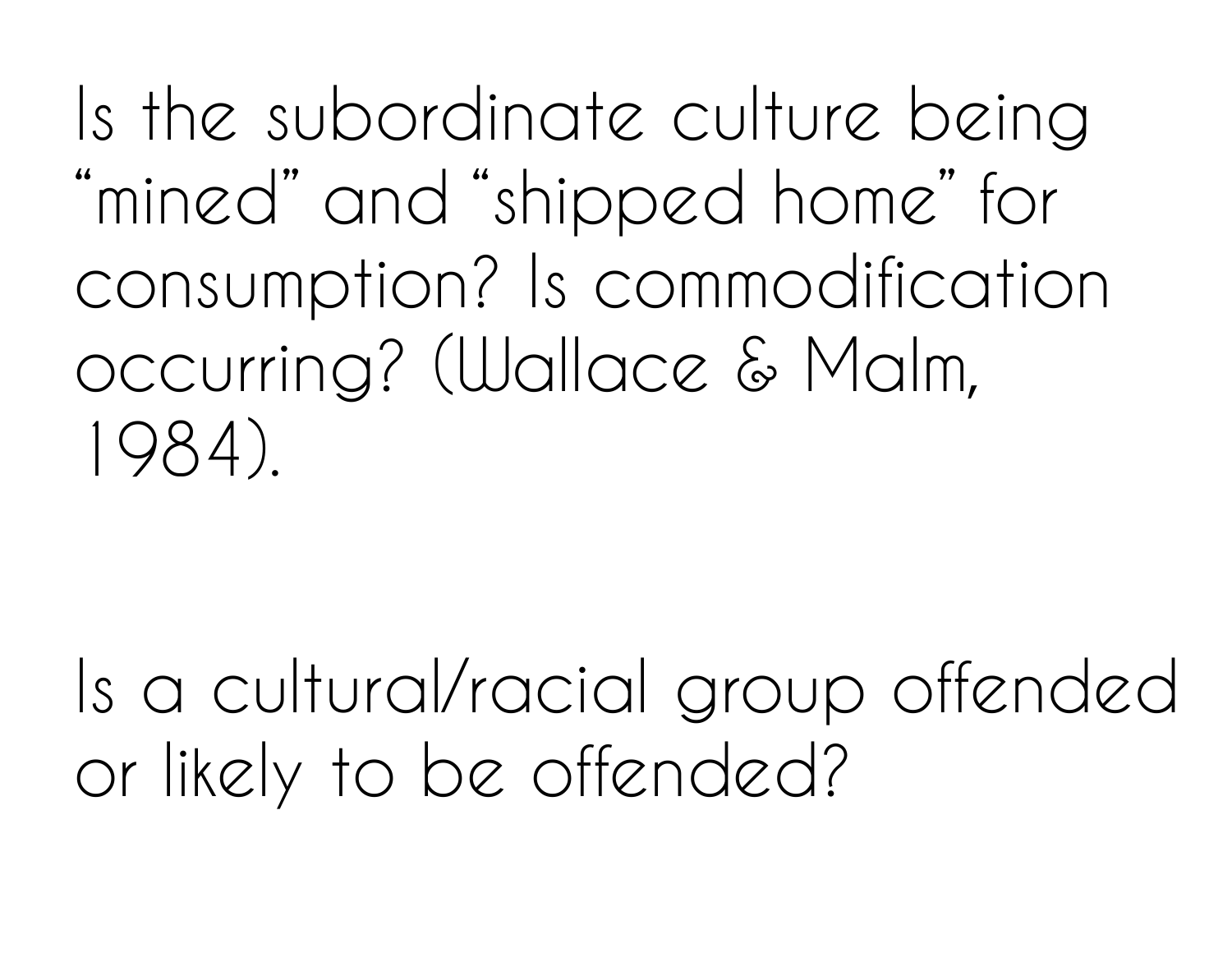## MICROAGGRESSIONS defined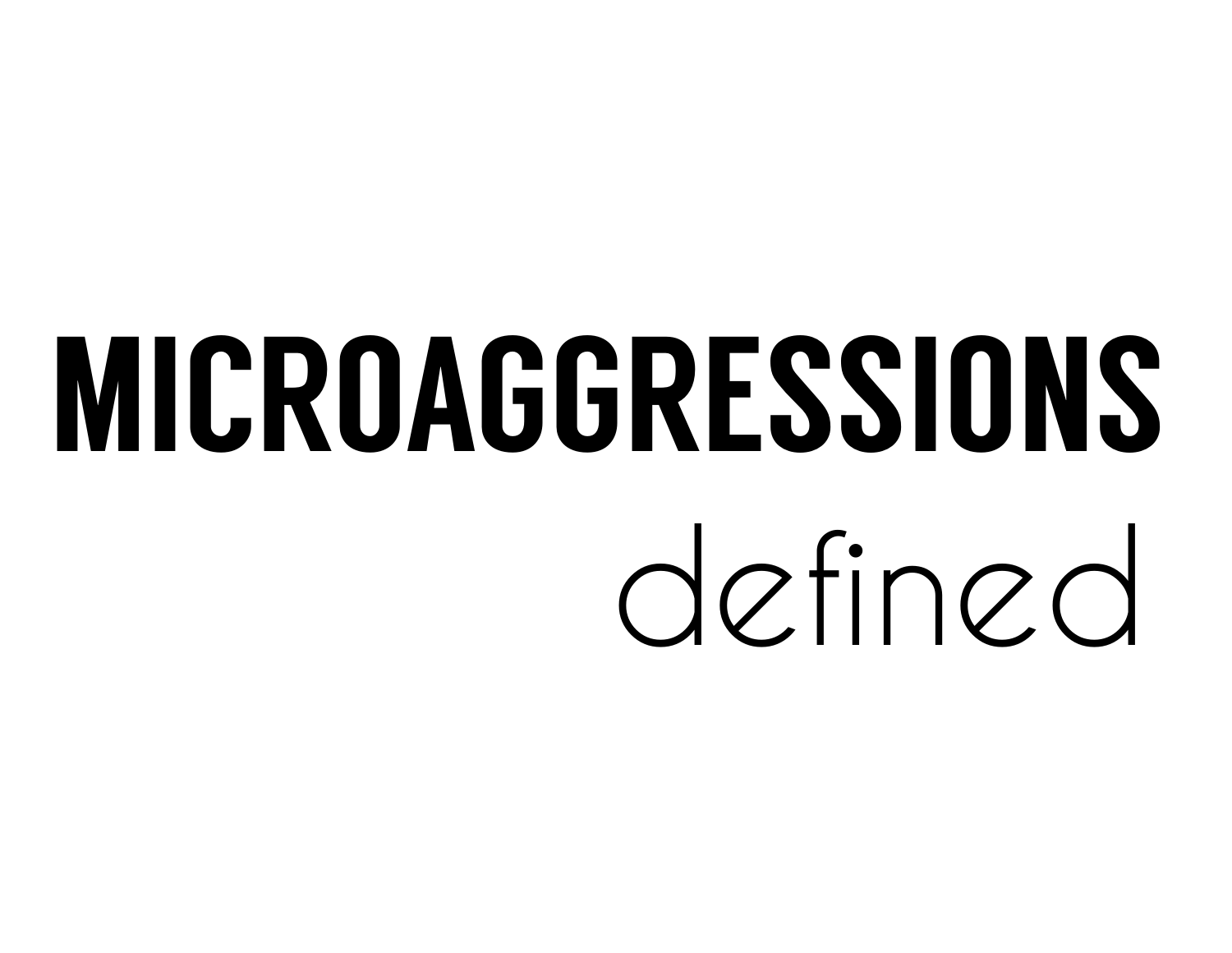**Microaggressions** are the everyday verbal, nonverbal, and environmental slights, snubs, or insults, whether intentional or unintentional, which communicate hostile, derogatory, or negative messages to target persons based solely upon their marginalized group membership.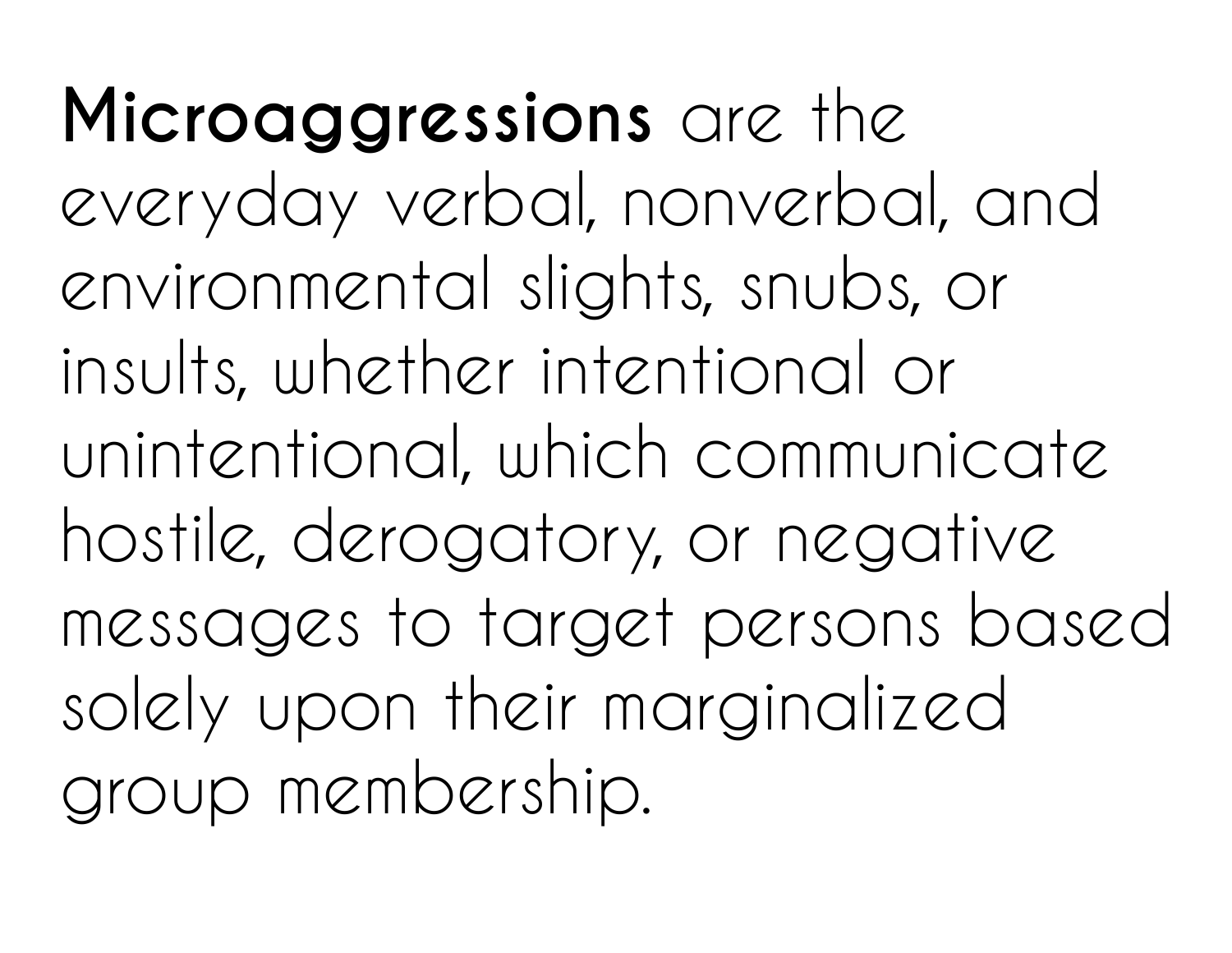In many cases, these hidden messages may invalidate the group identity or experiential reality of target persons, demean them on a personal or group level, communicate they are lesser human beings, suggest they do not belong with the majority group, threaten and intimidate, or relegate them to inferior status and treatment (Sue et al., 2007).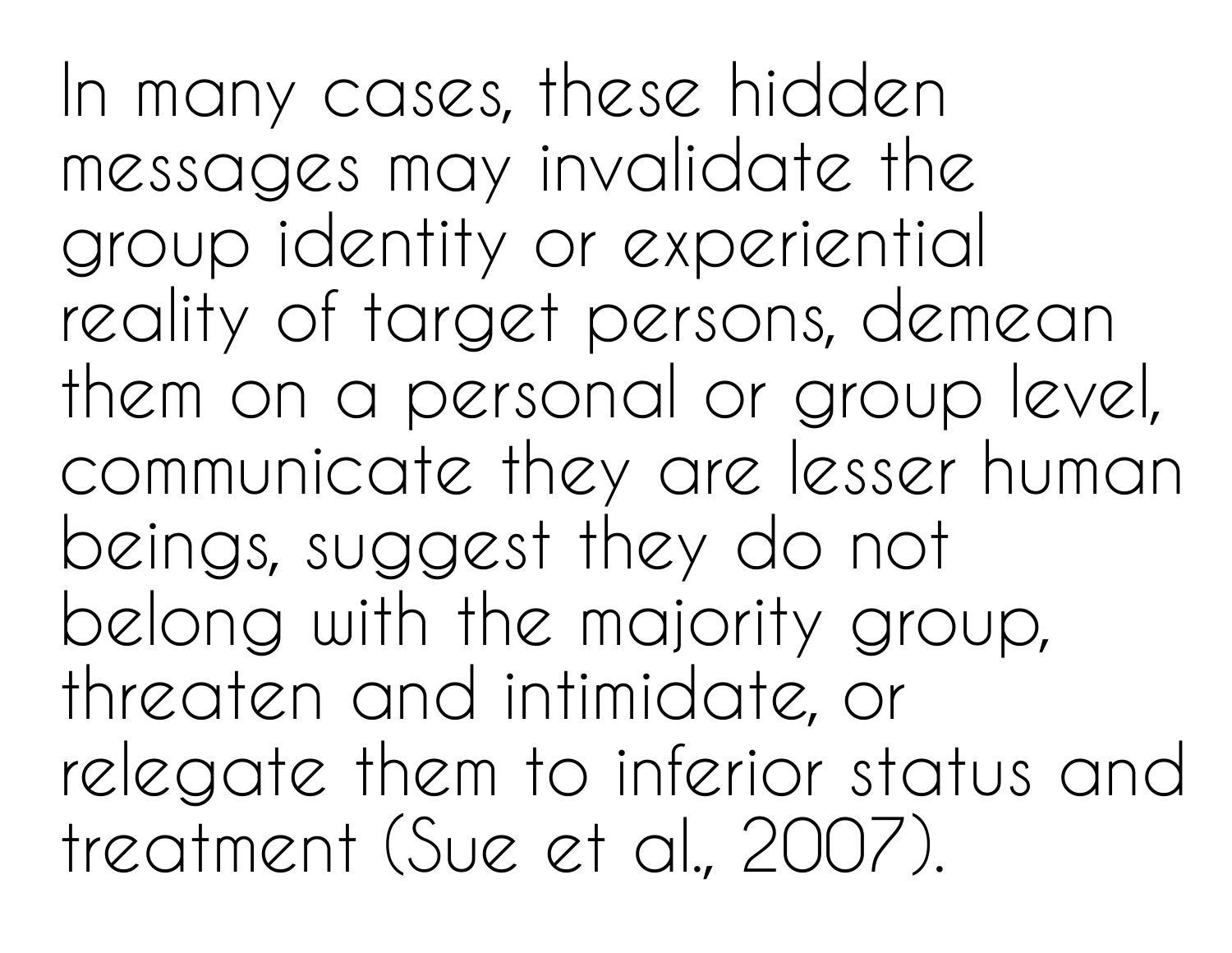Sue, D.W., Capodilupo, C.M., Torino, G.C., Bucceri, J.M., Holder, A.M.B., Nadal, K.L., & Esquilin, M. (2007). Racial microaggressions in everyday life: Implications for clinical practice. *American Psychologist, 62*(4) 271-286.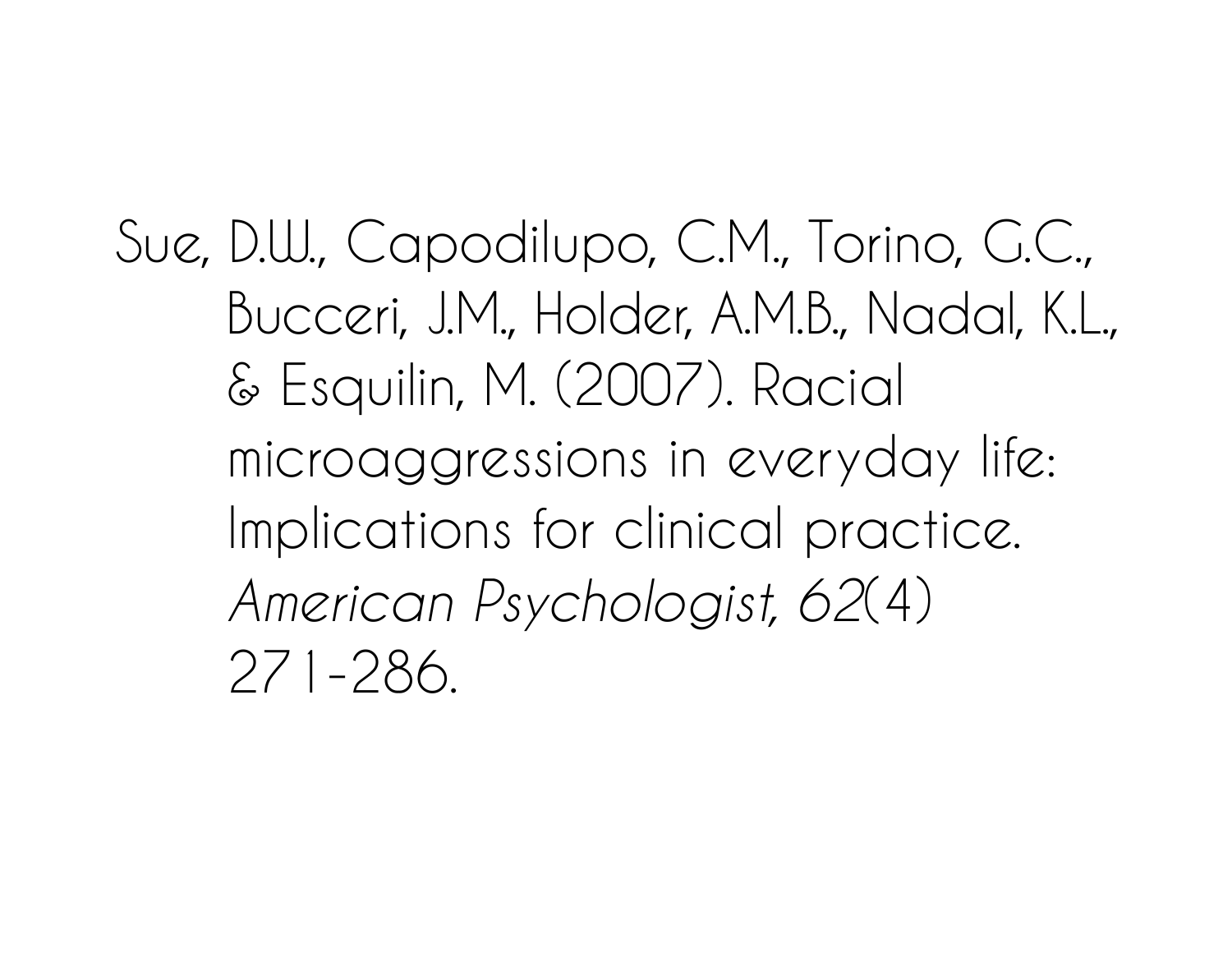# BYSTANDER INTERVENTION

defined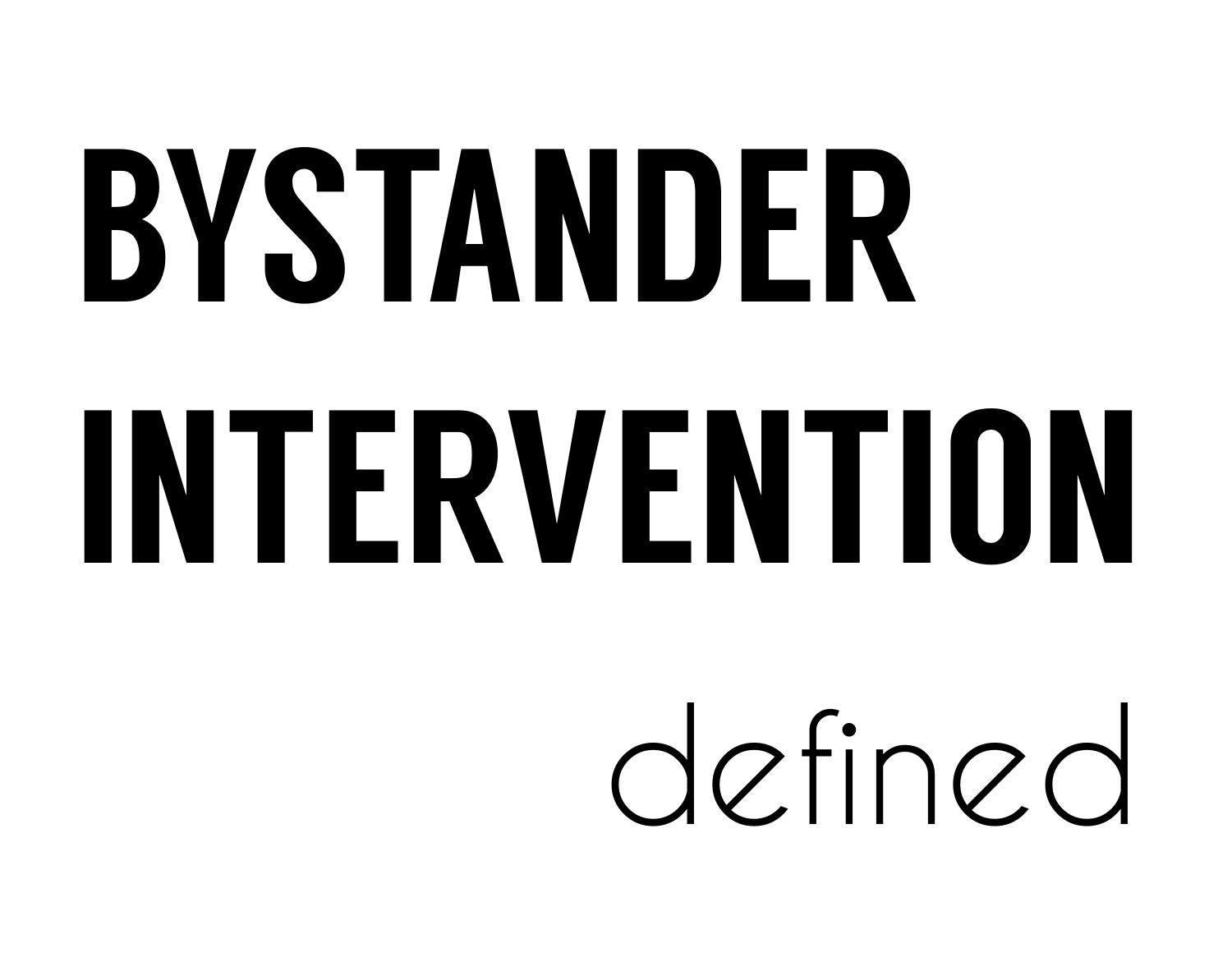**Bystander intervention** is the willingness to take action and help someone in time of need. People who engage in bystander intervention are Active Bystanders.

MIT. (2004). Active bystander definition & philosophy. Retrieved from: http:// web.mit.edu/bystanders/definition/ index.html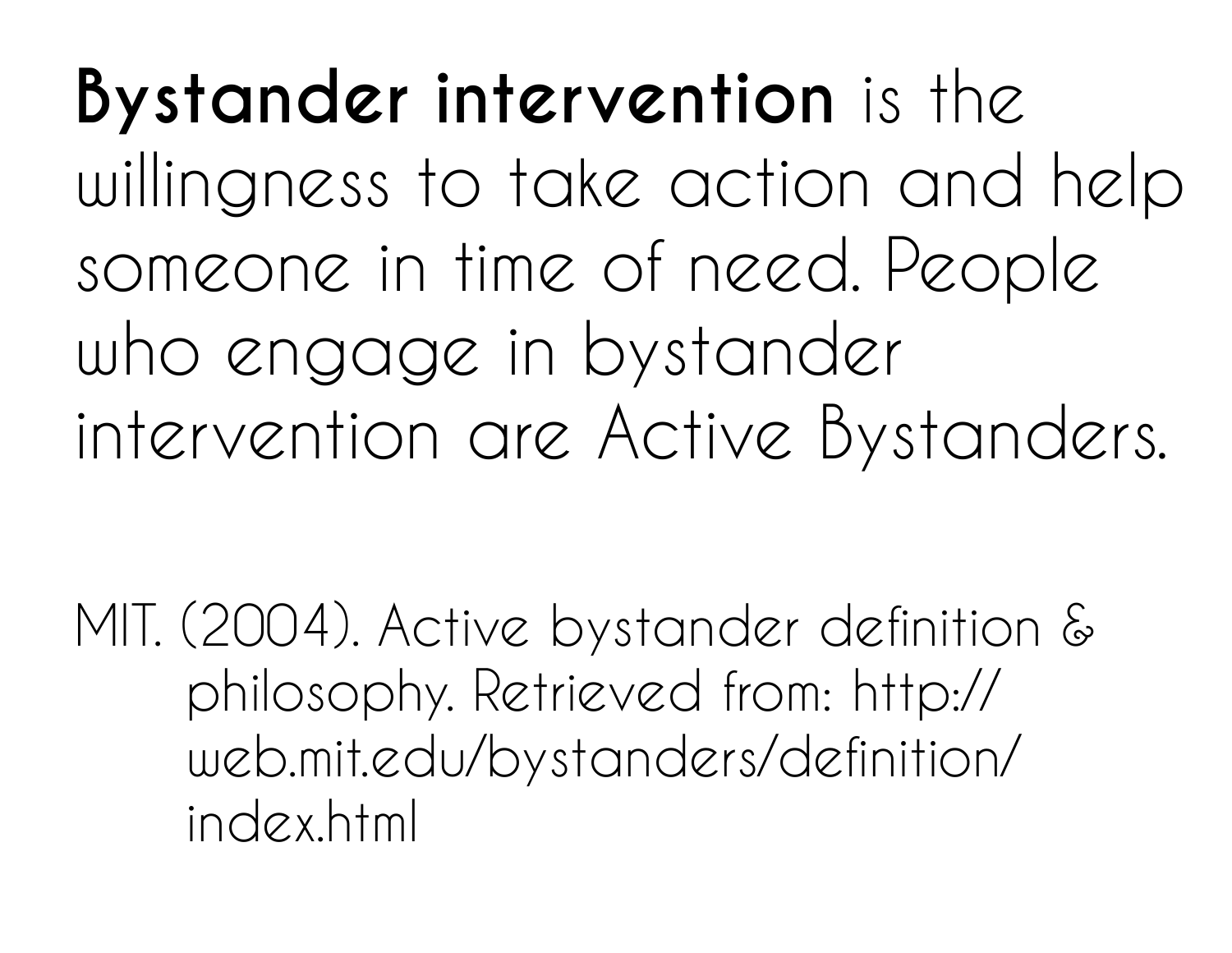An **Active Bystander** assesses a situation to determine what kind of help, if any might be appropriate, by evaluating options and choosing a strategy for response (MIT, 2004).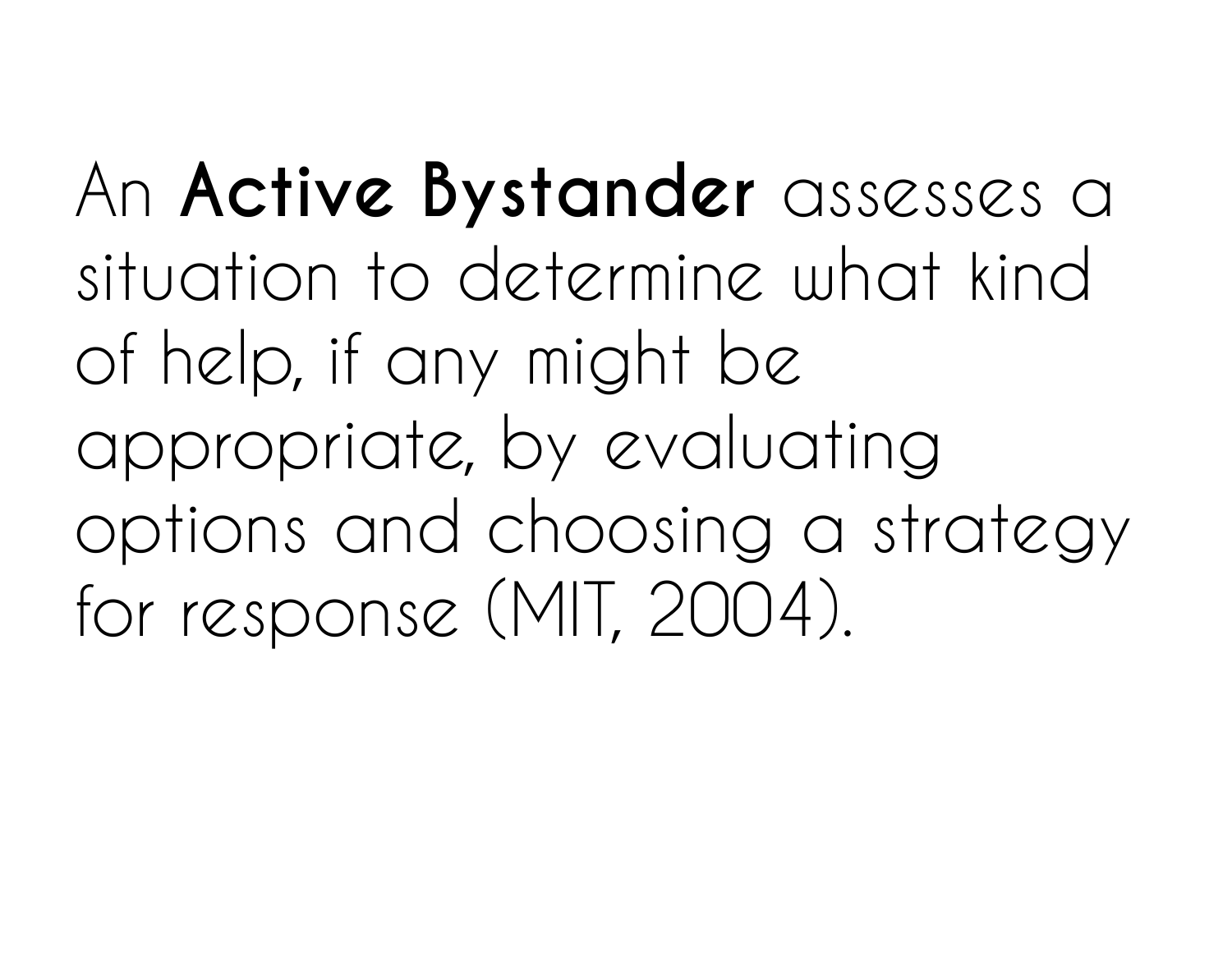# BYSTANDER SITUATIONS

## may include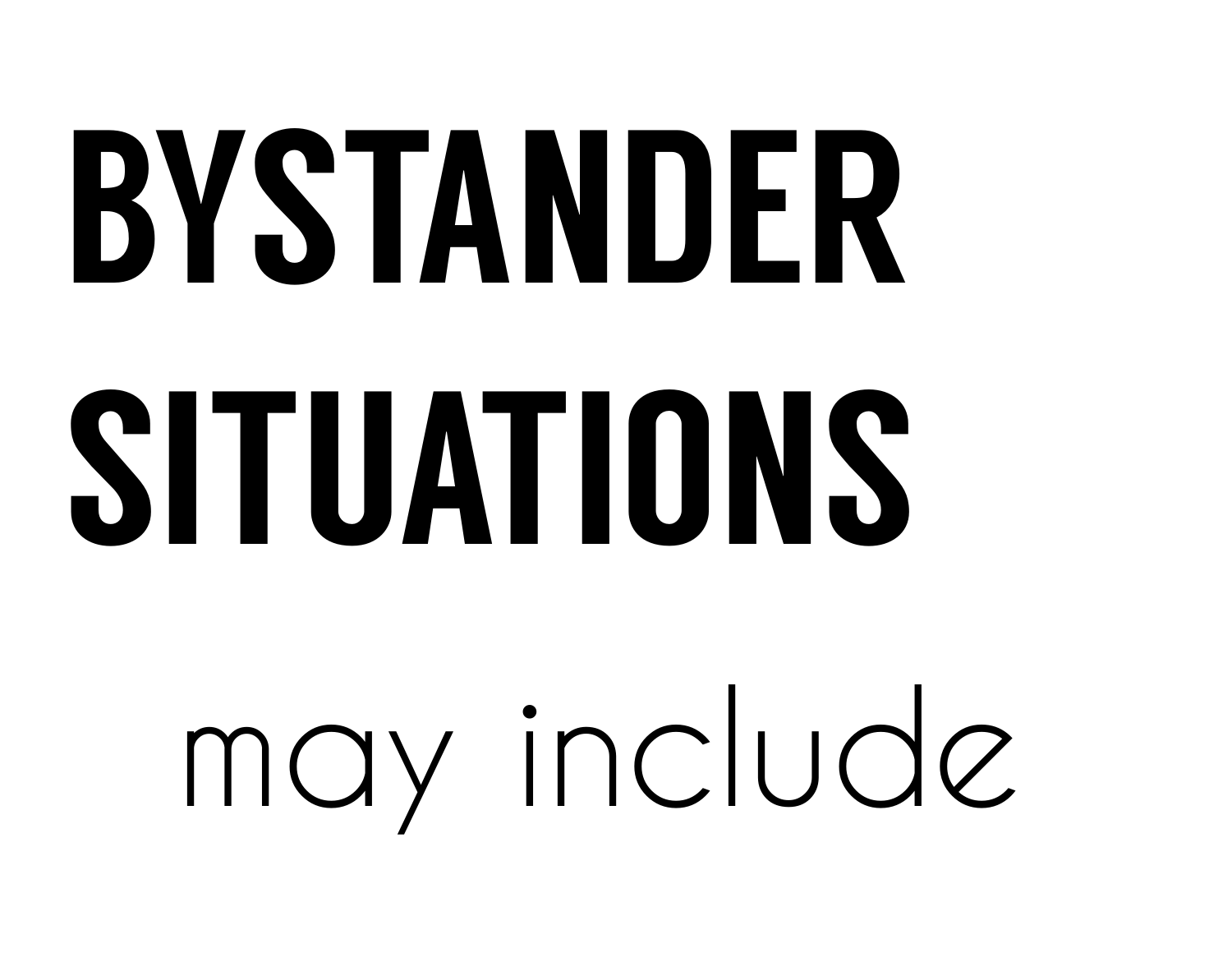- Discriminatory or offensive humor
- Rude, inconsiderate, or unprofessional behavior
- Meanness, bullying
- Engaging in cultural misappropriation or displaying a stereotype
- Harassment or microaggressions
- Threats or potential violence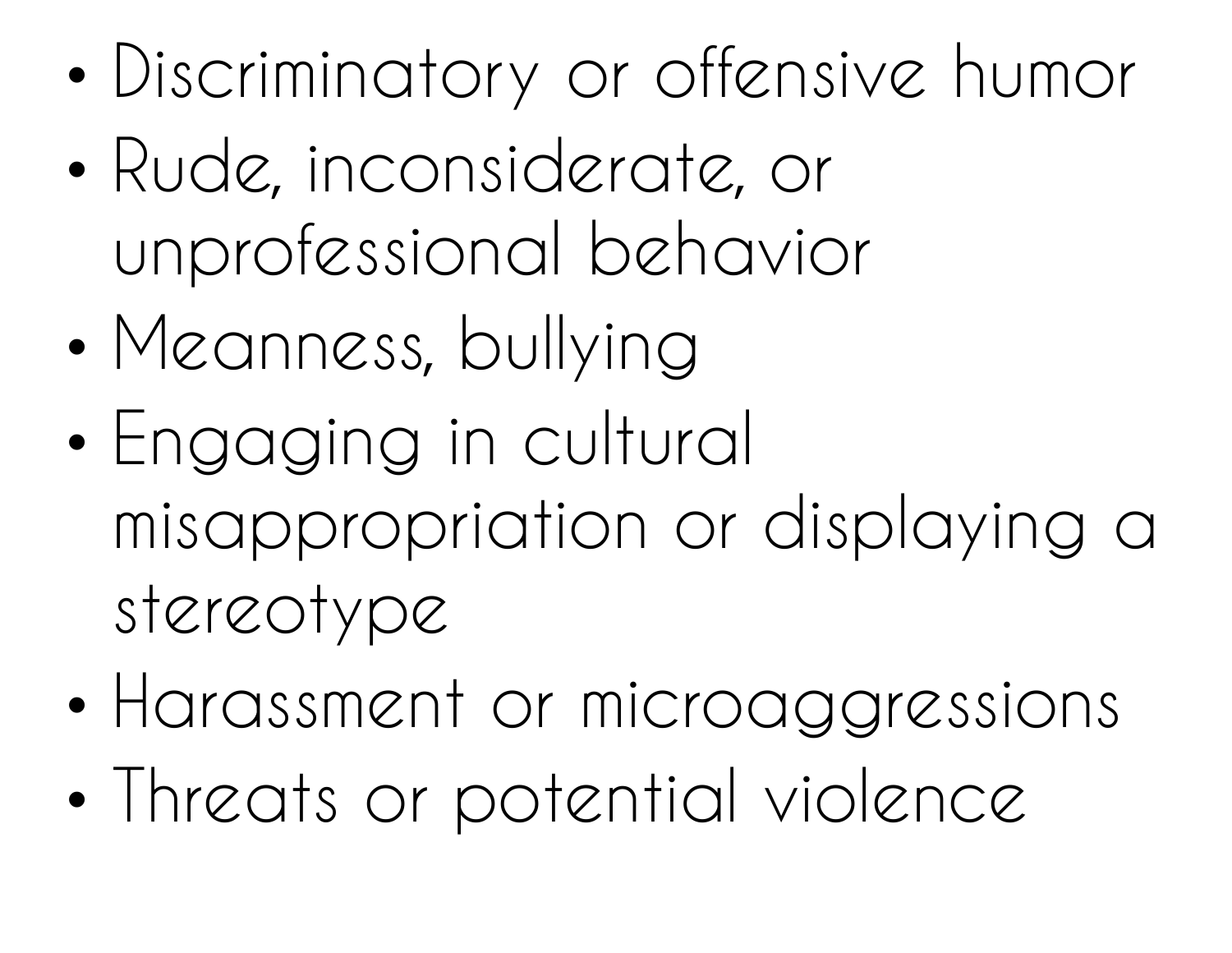# BYSTANDER STRATEGIES

## may include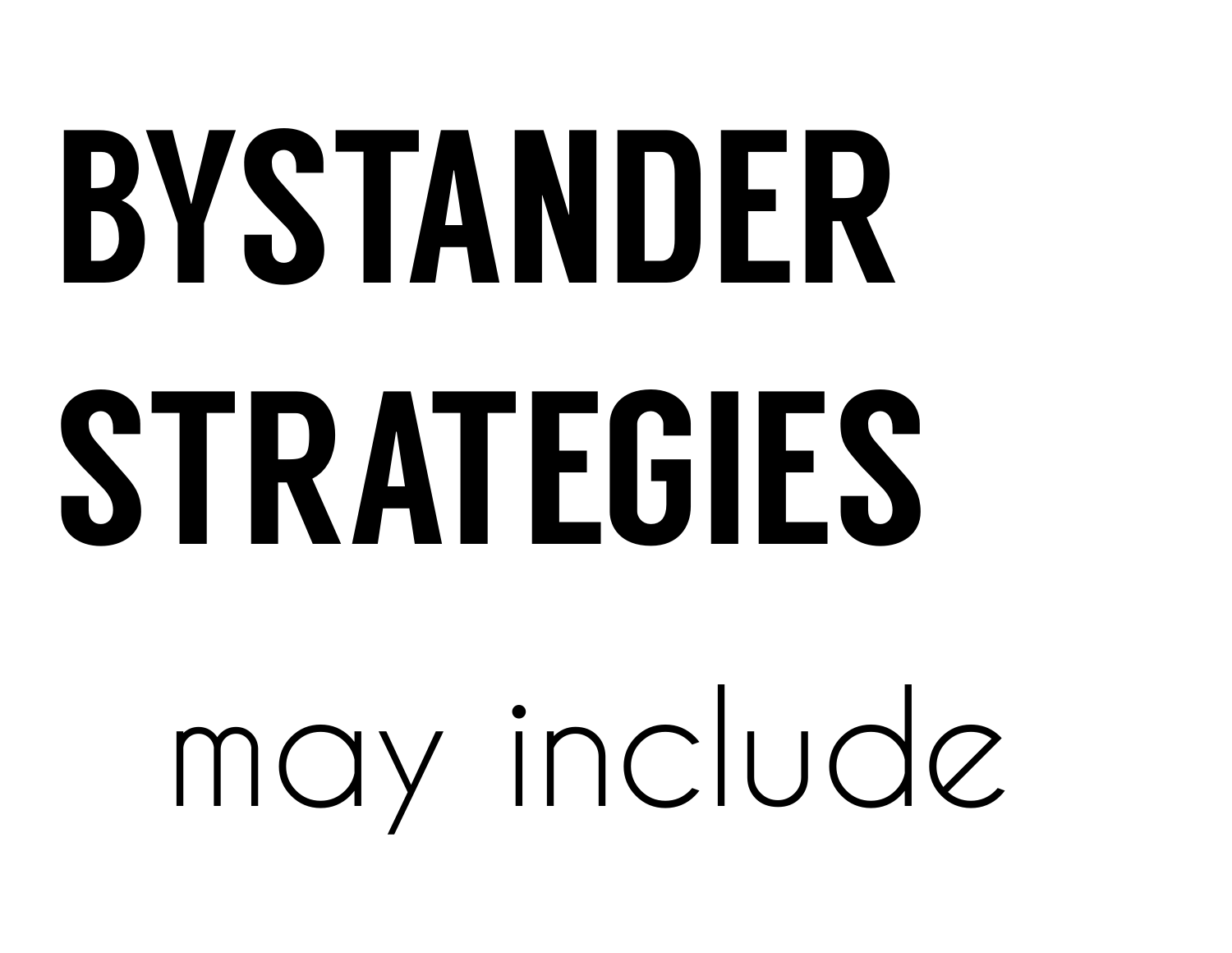- Name or acknowledge an offense
- Interrupt the behavior
- Encourage dialogue
- Publicly support an aggrieved person
- Privately support an upset person
- Talk privately to the person engaging in inappropriate action
- Call for help and/or seek assistance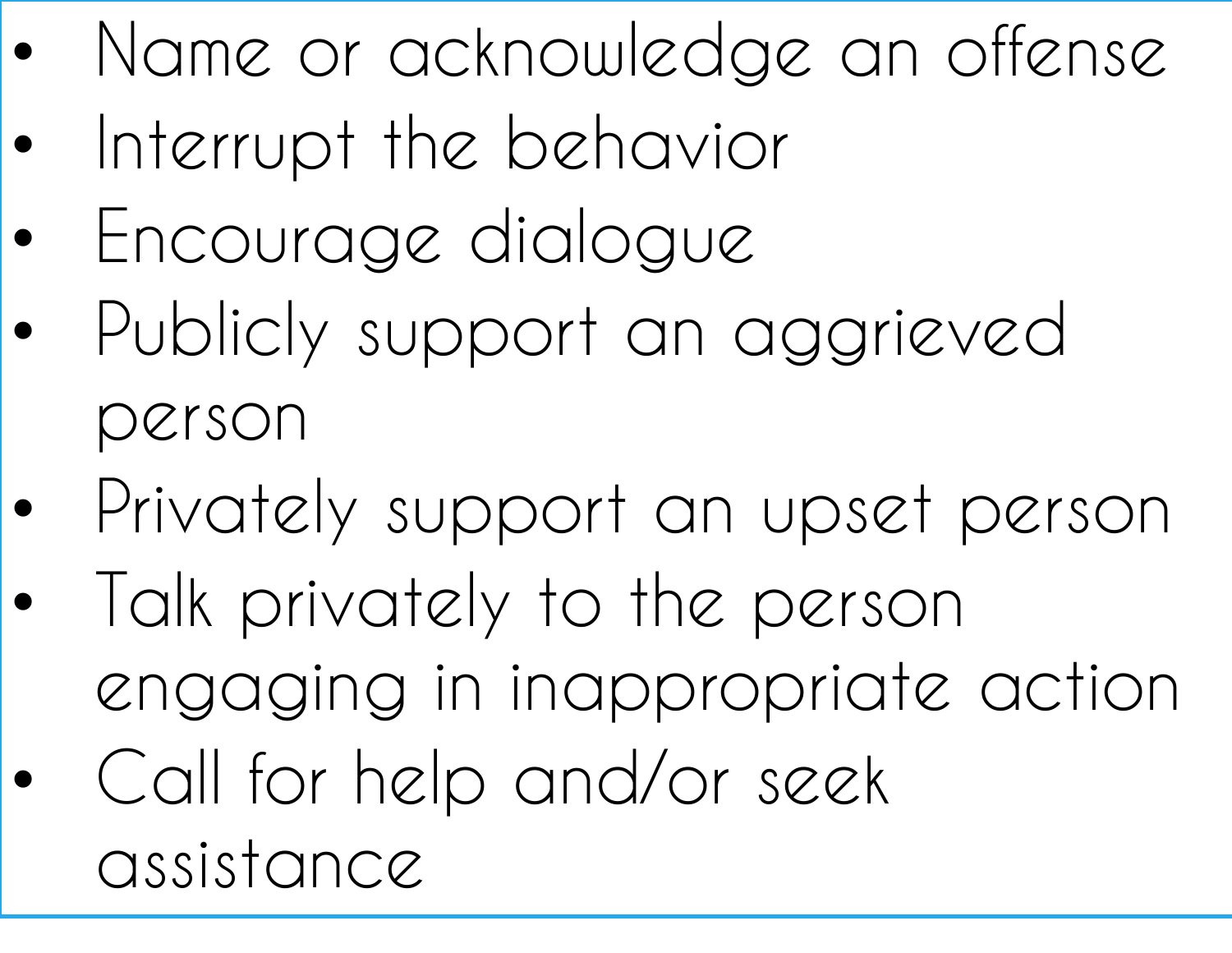With cultural misappropriation, stereotypes and microaggressions, it is not just that the behaviors may be offensive, it's that they often facilitate and perpetuate the oppression of people who are marginalized.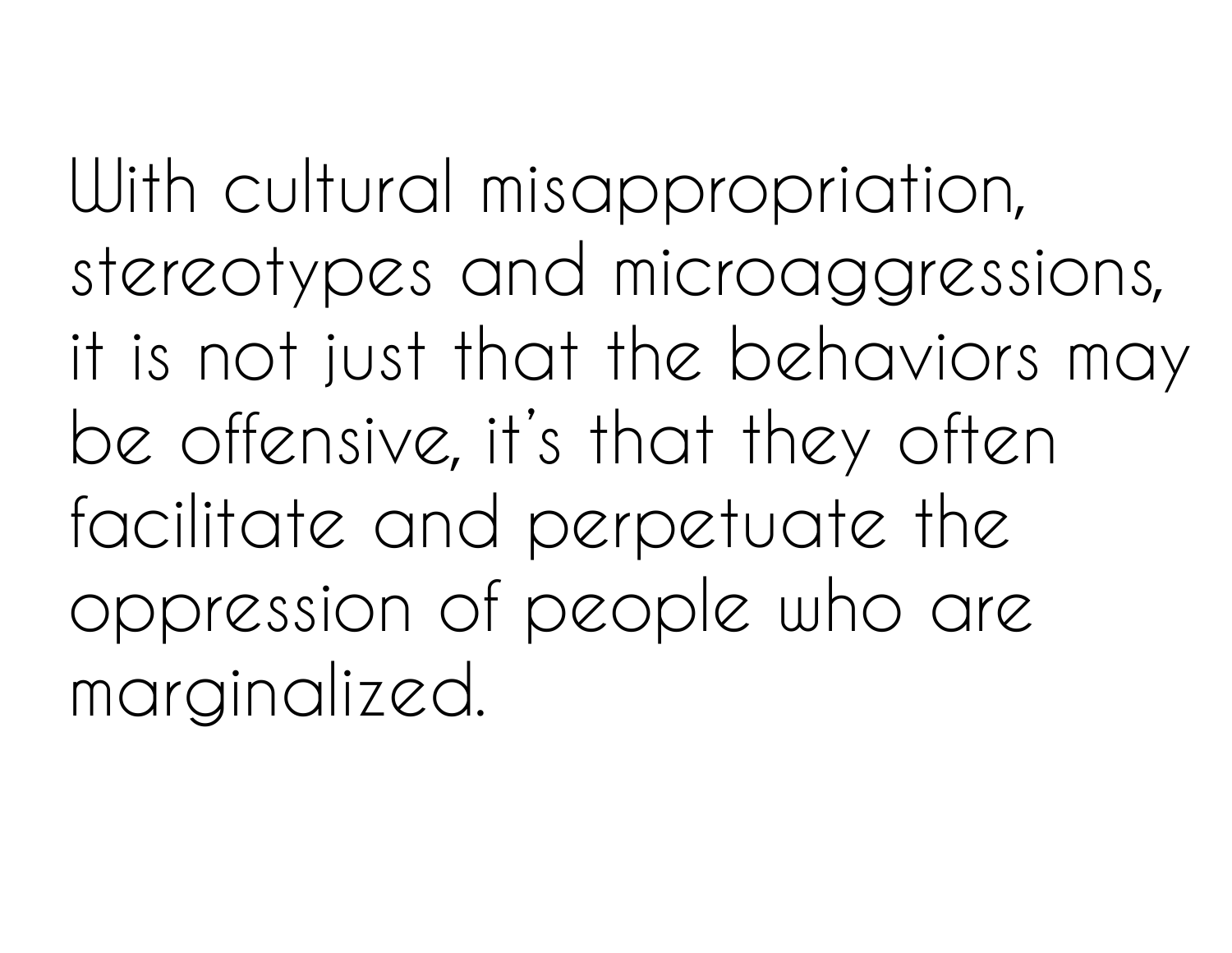## RACIALLY THEMED PARTIES AS MICROAGGRESSIONS why are they harmful?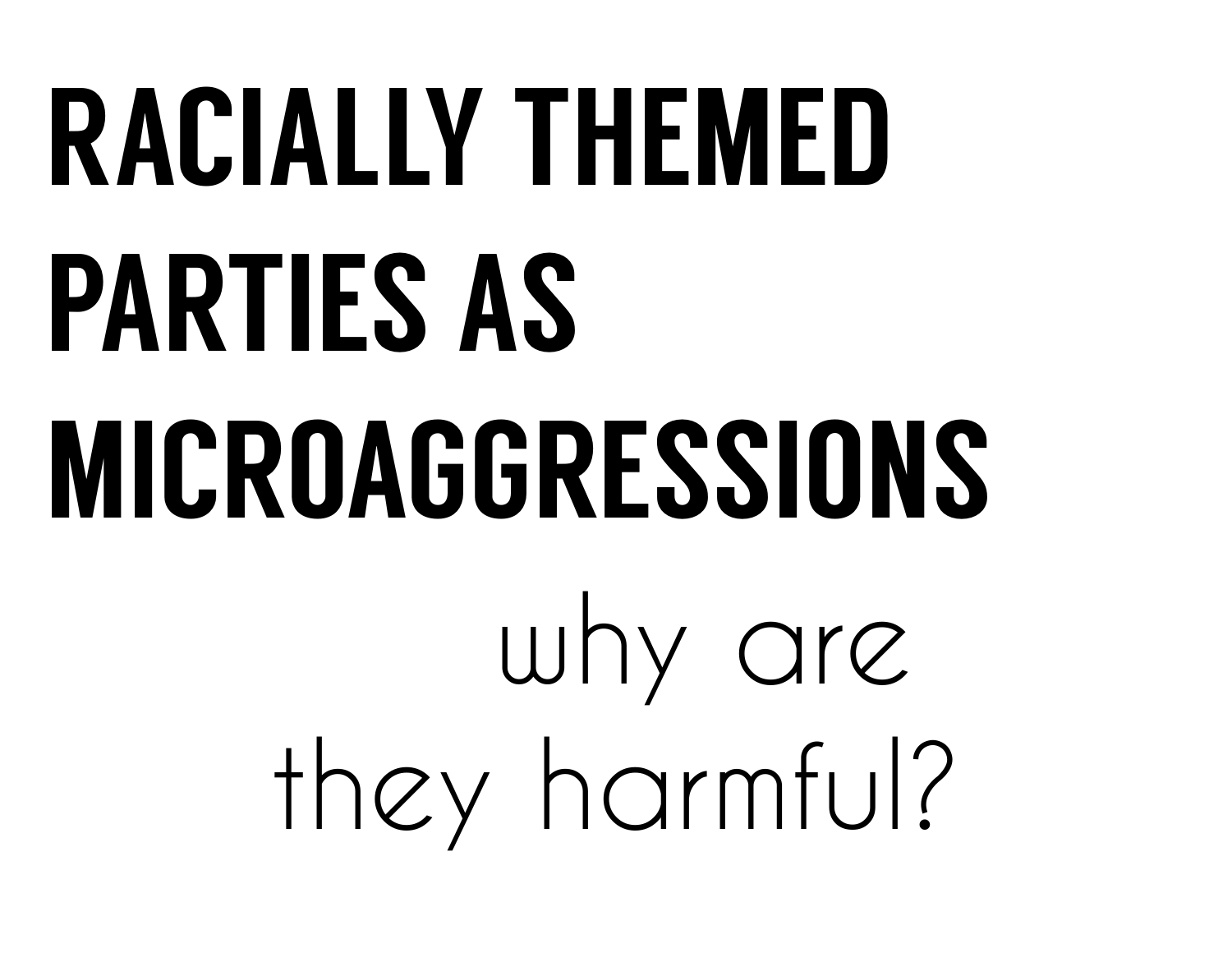#### **Racially themed parties:**

- Reinforce and perpetuate negative stereotypes.
- Dehumanize and invalidate the appropriated culture by reducing entire groups of people to a caricature.
- Allow for commodification and cultural degradation of the  $\bigcap$ ulture.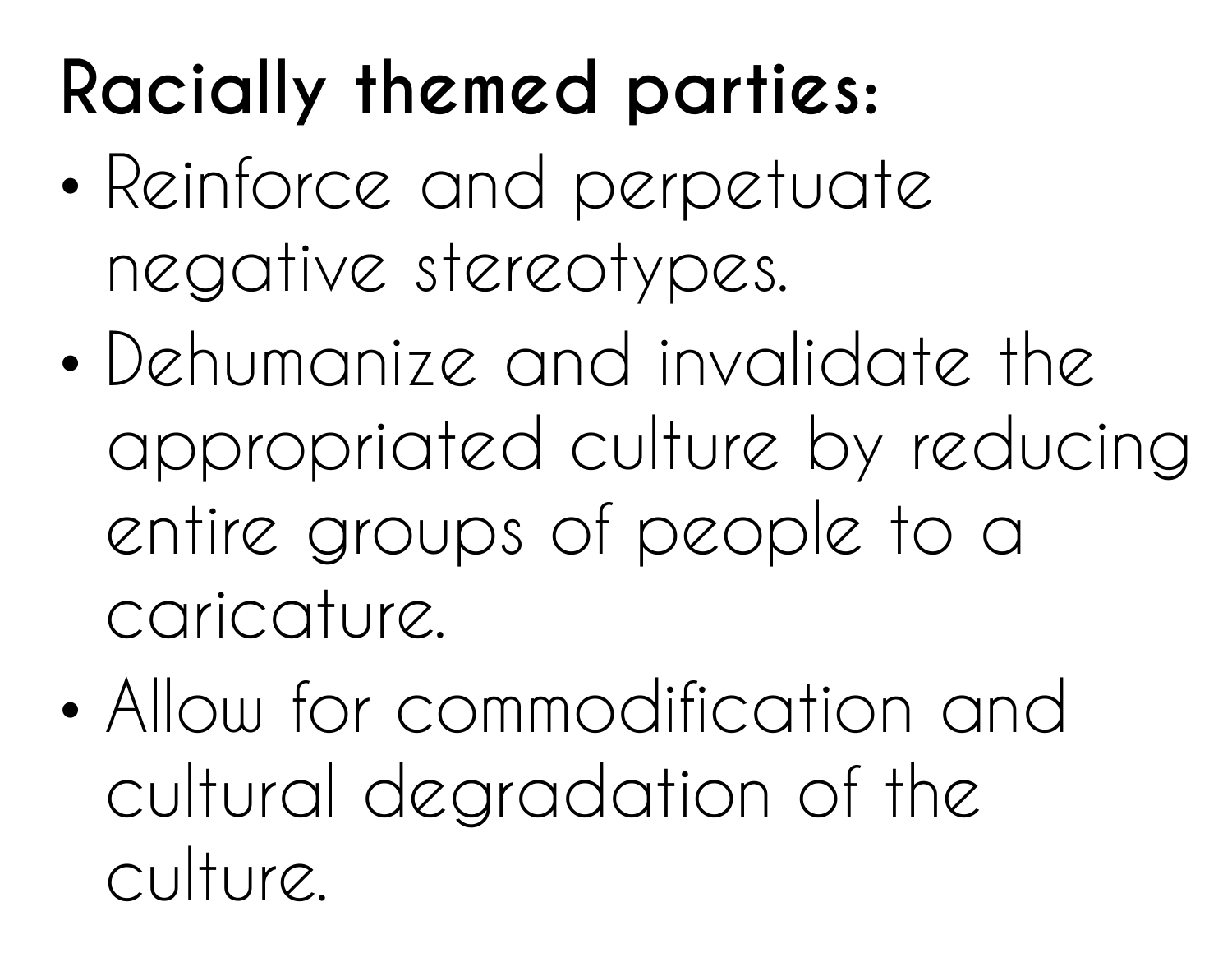• They create a hostile and unwelcoming educational environment with potential legal liability.

• They can negatively impact the appropriator(s), e.g. when future employers or grad programs discover their participation in these events online.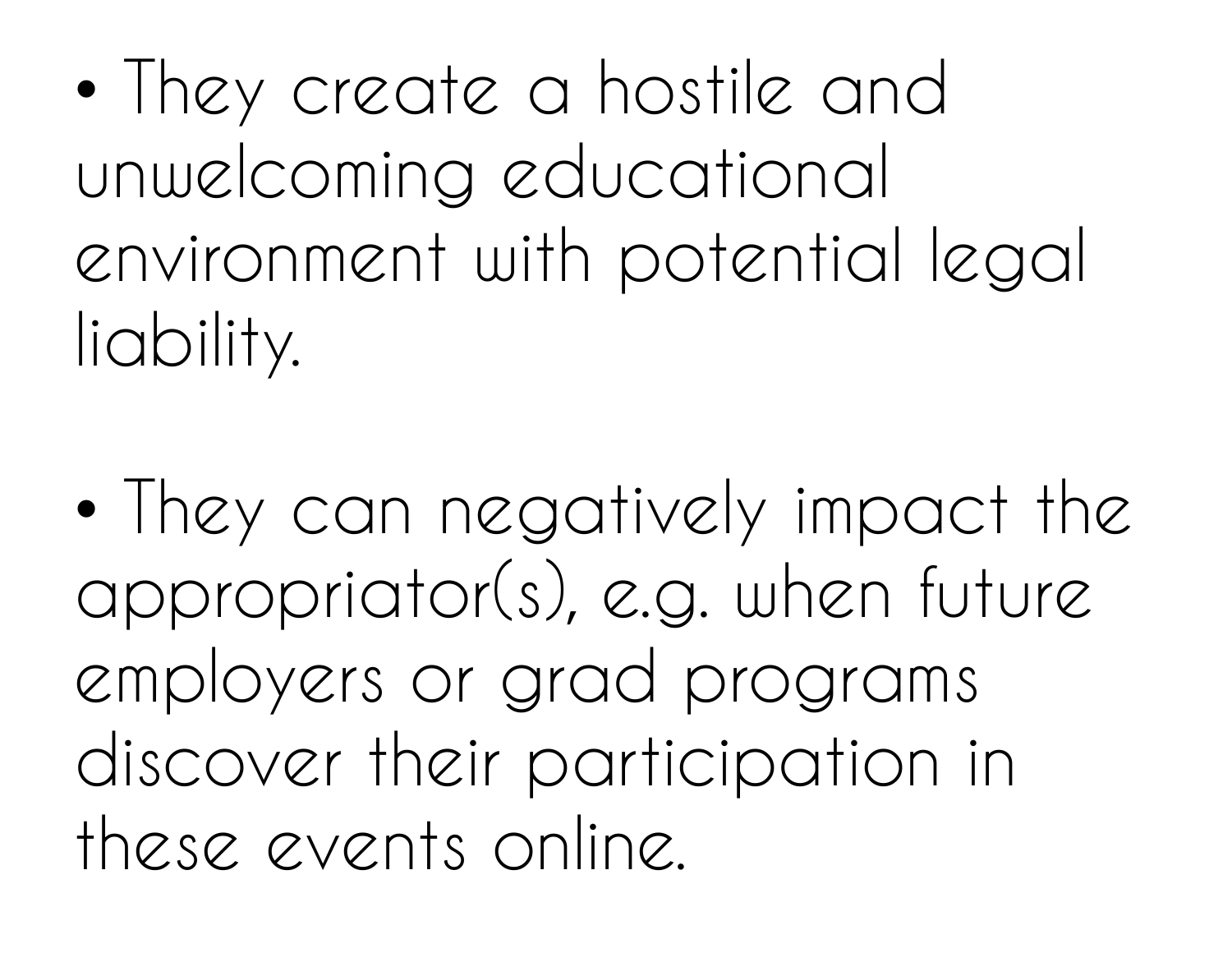• Adds to microaggressions experienced by members of subordinate groups, which impacts learning.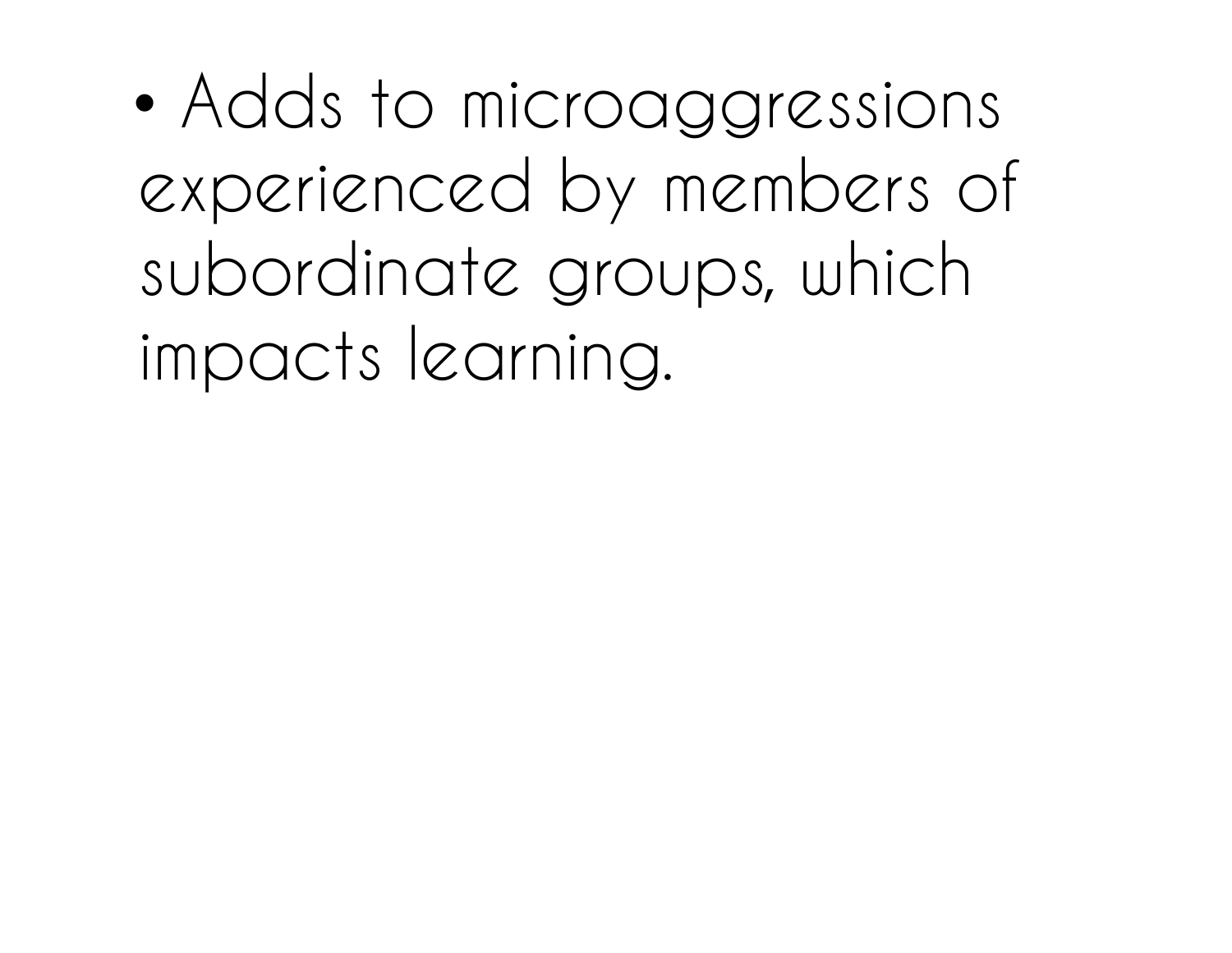### LATINA HIDDEN HEROES

- **1. Elizabeth "Betita" Martinez**: Activist, author, and mother of the Chicano Movement
- **2. Emma Tenayuca**: Workers rights advocate, leader, and educator
- **3. Olga Talamante**: Social justice activist and founder of the Chicana Latina Foundation in California
- **4. Luisa Moreno**: Guatemalan labor leader and social activist; considered a major figure in the pre-Chicano movement
- **5. Gracia Molina De Pick**: Women's rights activist and Founding Member of SDSU Women Studies Department
- **6. Jessie Lopez de la Cruz**: Farmworker activist
- **7. Cherrie Moraga**: Activist Author and Playwright
- **8. Gloria Anzaldua**: Poet, writer, and Chicana feminist scholar
- **9. Frances A. Cordova**: Astrophysicist, NASA chief scientist, and university administrator
- **10.Julia Alvarez**: Author, poet, novelist, and essayist

More Latina hidden heroes? Share their names and stories on the gallery pledge wall.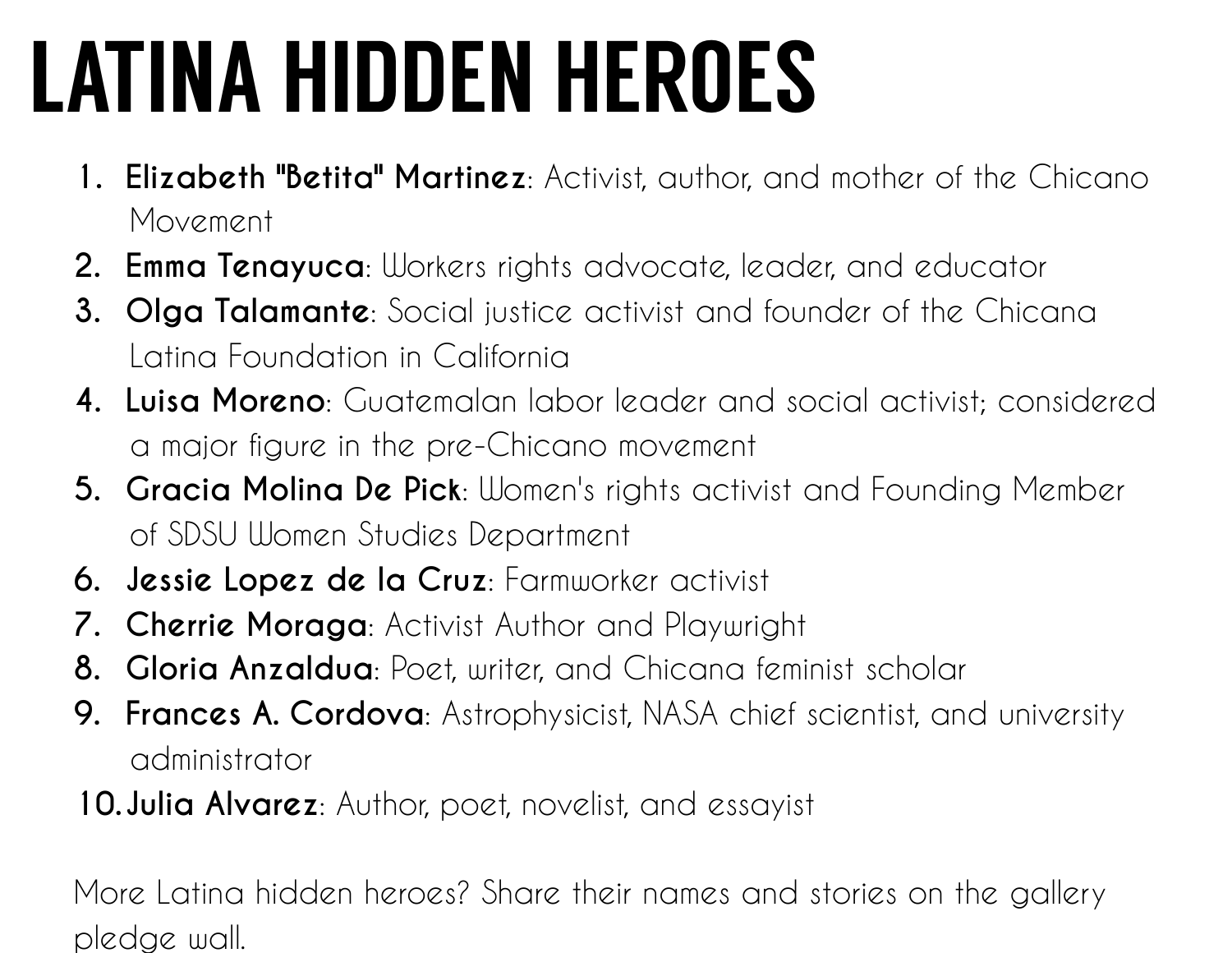### LATIN0 HIDDEN HEROES

- **1. Cruz Reynoso**: Civil rights champion and first Latino California Supreme Court Justice
- **2. Dr. Alfredo Quinones**: World-renowned neurosurgeon, former undocumented farmworker
- **3. Junot Diaz**: Author, MIT professor, and Pulitzer Prize winner
- **4. Albert Baez**: Physicist, inventor of the X-ray microscope, and humanitarian
- **5. Rodolfo Acuna**: Author, Professor of history, Chicano Studies scholar
- **6. Jose Angel Gutiérrez**: Activist and founder of La Raza Unida Party (Activist)
- **7. Burt Corona**: Labor leader and civil rights activist
- **8. John J Herrera**: Attorney Activist, brought Hernandez v Texas, Minerva Delgado and shipyard discrimination cases
- **9. Tom Flores**: Super bowl winning coach, NFL Quarterback

**10.Rudolfo "Corky" Gonzales**: Boxer, poet, and civil rights activist

More Latino hidden heroes? Share their names and stories on the gallery pledge wall.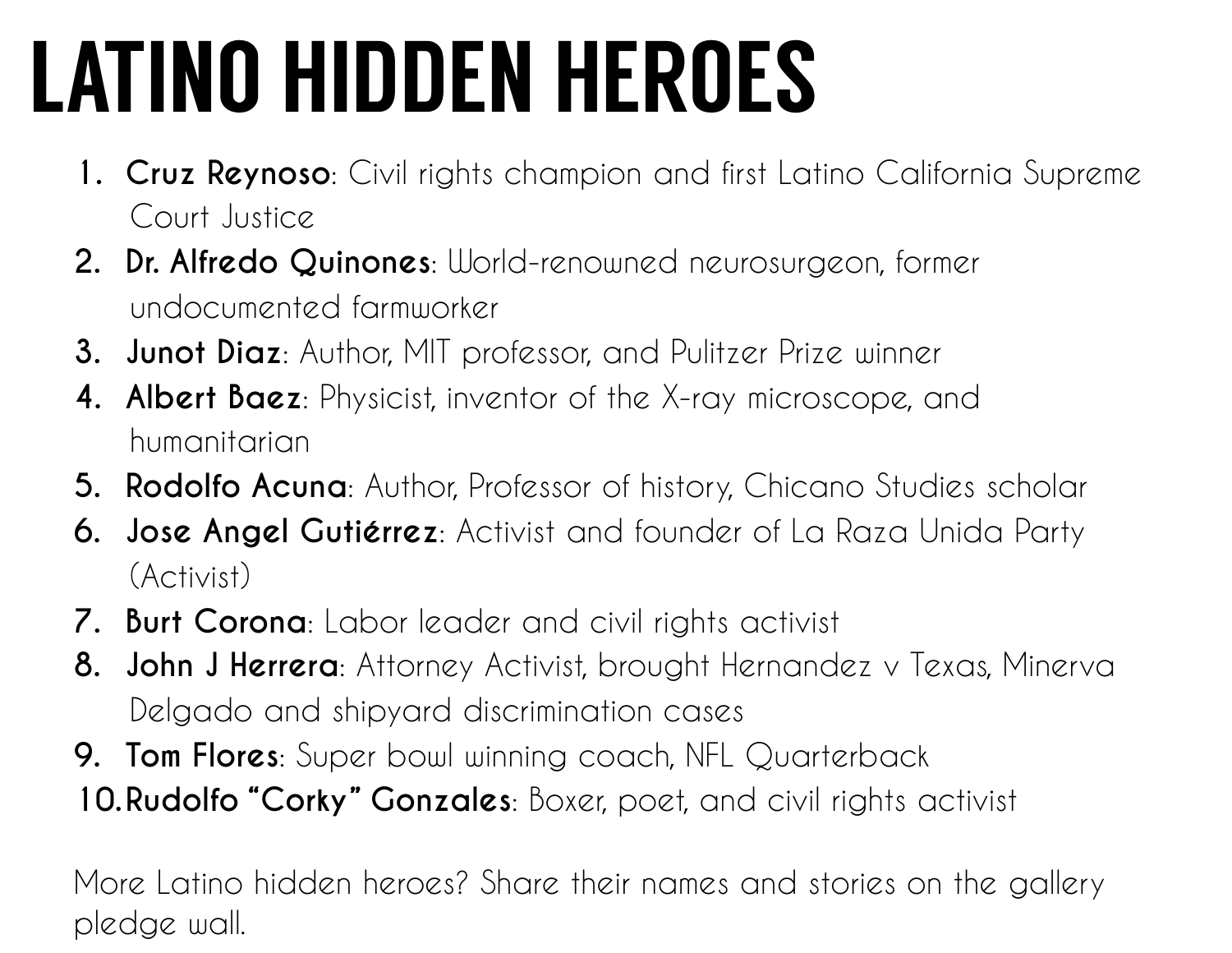### ASIAN AMERICAN HIDDEN HEROES

- **1. Philip Vera Cruz**: Filipino American labor leader, contemporary of César Chávez
- **2. Vincent Chin**: Hate crime victim and activist
- **3. Ronald Takaki**: Ethnic studies scholar and professor
- **4. Roman Gabriel**: NFL Quarterback
- **5. Steven Chu**: Nobel Prize winning scientist
- **6. Justin Lin**: Movie and TV Director
- **7. George Takei**: Famous actor and LGBTQ advocate
- **8. Ellison Shoji Onizuka**: Astronaut, first Asian American astronaut to reach space
- **9. Dr. Wen Ho Lee**: Scientist, falsely accused of being a spy for China
- **10. Jose Antonio Vargas**: Undocumented American activist, Pulitzer Prize winner, director and actor for "Documented" film

More Asian American hidden heroes? Share their names and stories on the gallery pledge wall.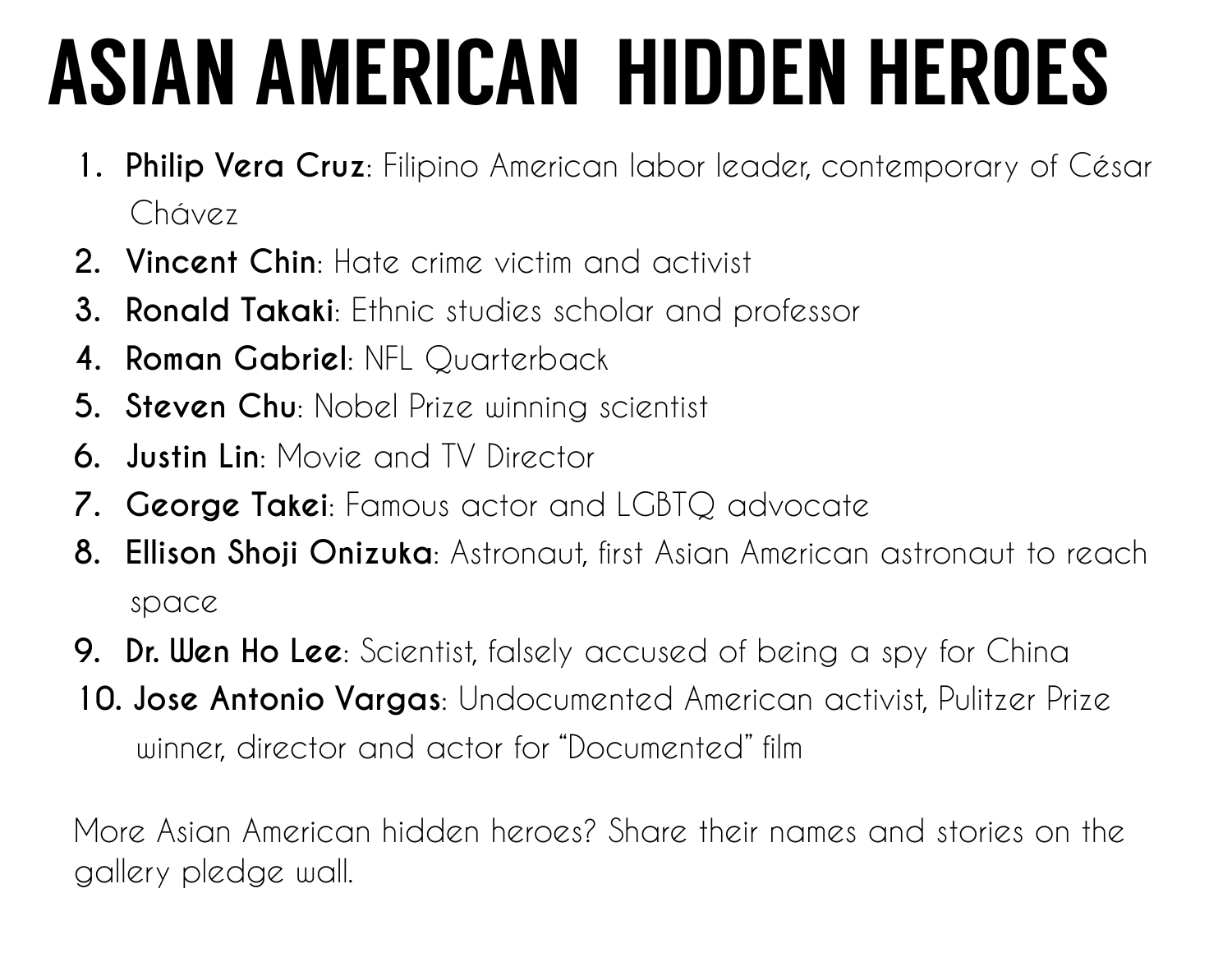### ASIAN AMERICAN HIDDEN HEROES

- **1. Grace Lee Boggs**: Activist, author, philosopher and feminist
- **2. Maxine Hong Kingston**: Author and writer
- **3. Yuri Kochiyama**: Human rights activist
- **4. Helen Zia**: Journalist and scholar
- **5. Tani Cantil-Sakauye**: California Supreme Court Justice
- **6. Thuy Vu**: Award winning journalist, anchor, and reporter
- **7. Amy Tam**: Novelist and author
- **8. Patsy Mink**: Congresswoman from Hawaii, Presidential Medal of Freedom recipient
- **9. Michelle Kwan**: Most decorated figure skater in the U.S.
- **10.Angela Oh**: Attorney, teacher, and community leader

Other hidden heroes? Share their names and stories on the gallery pledge wall.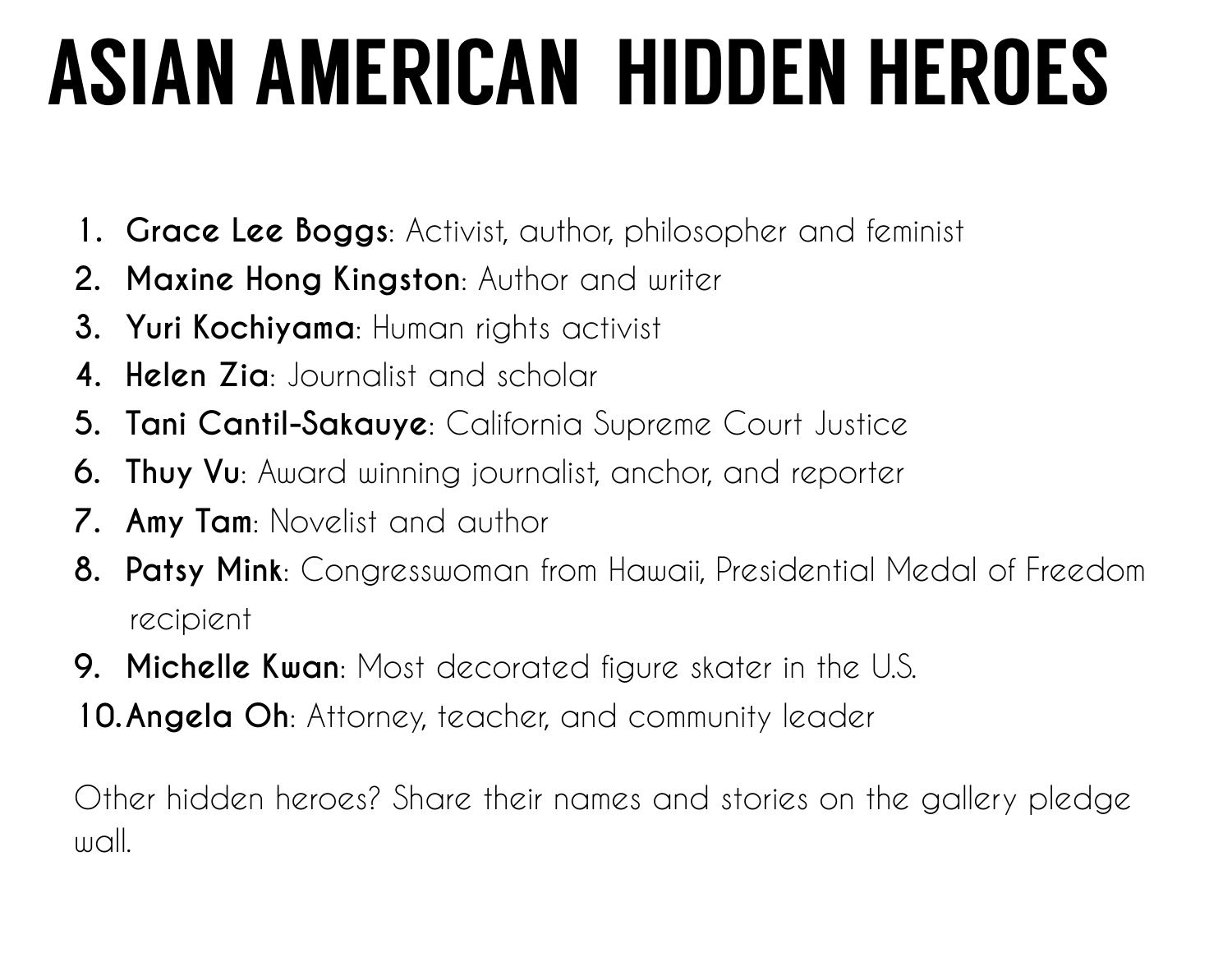### AMERICAN INDIAN HIDDEN HEROES

- **1. Winona LaDuke**: Activist, environmentalist, economist, and writer
- **2. Sandra Sunrising Osawa**: Award winning filmmaker and producer
- **3. Suzan Harjo**: Poet, writer, lecturer and advocate for Native American rights
- **4. Buffy Sainte-Marie**: Internationally renowned singer, songwriter, educator and political activist
- **5. Wilma Mankiller**: The first female chief of the Cherokee Nation, author
- **6. Marie Tall Chief**: Prima ballerina and Kennedy Center Honoree
- **7. Amanda Blackhorse**: Social worker, activist, lead plaintiff in Blackhorse v. Pro-Football, Inc
- **8. Dr. Susan La Flesche Picotte**: The first American Indian woman in the United States to receive a medical degree
- **9. Carole S. LaFavor**: Novelist, activist and nurse, founding member of Positively Native, an organization that supports Native American people with HIV/AIDS.
- **10.Mary Ross**: Educator and aerospace engineer

Other hidden heroes? Share their names and stories on the gallery pledge wall.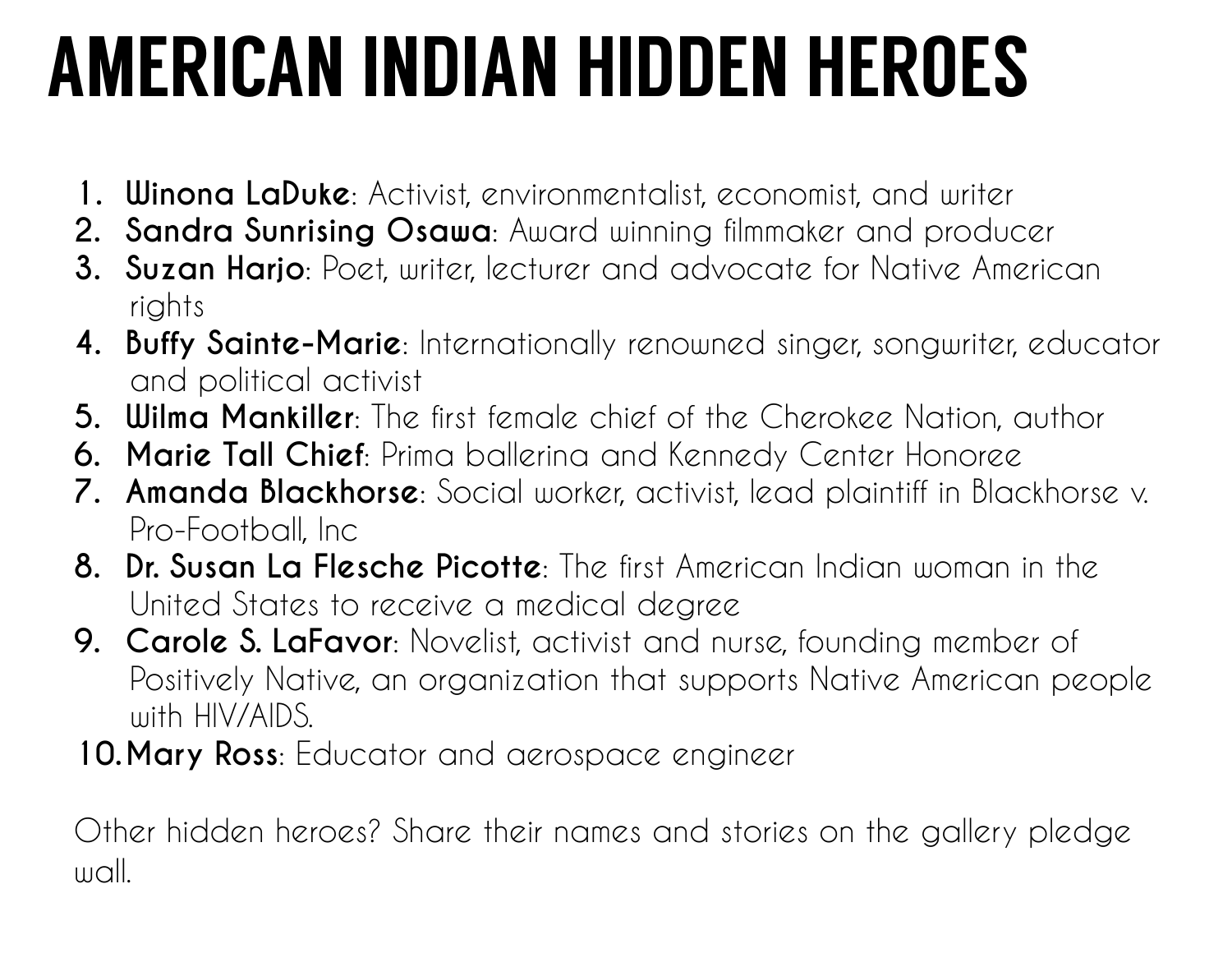### AMERICAN INDIAN HIDDEN HEROES

- **1. John Herrington** (Chickasaw Nation): Astronaut, the first Native American to walk in space
- **2. Billy Mills**: Olympic gold medalist, Presidential Citizens Medal recipient
- **3. Vine Deloria Jr.**: Activist, writer, historian, and lawyer
- **4. Charlie Hill**: Comedian, actor, and writer
- **5. Charles D. Curtis**: The first Native American elected to the U.S. Senate and Vice President of the United States
- **6. Charles Alexander Eastman aka Ohiyesa**: Physician, writer, reformer, helped found the Boy Scouts of America
- **7. Oren Lyons**: Activist for indigenous and environmental justice
- **8. Leonard Peltier**: Artist, writer, and an indigenous rights activist
- **9. Sherman Alexie:** Writer and poet
- **10.Jim Thorpe**: Athlete and Olympic gold medalist

Other American Indian heroes? Share their names and stories on the gallery pledge wall.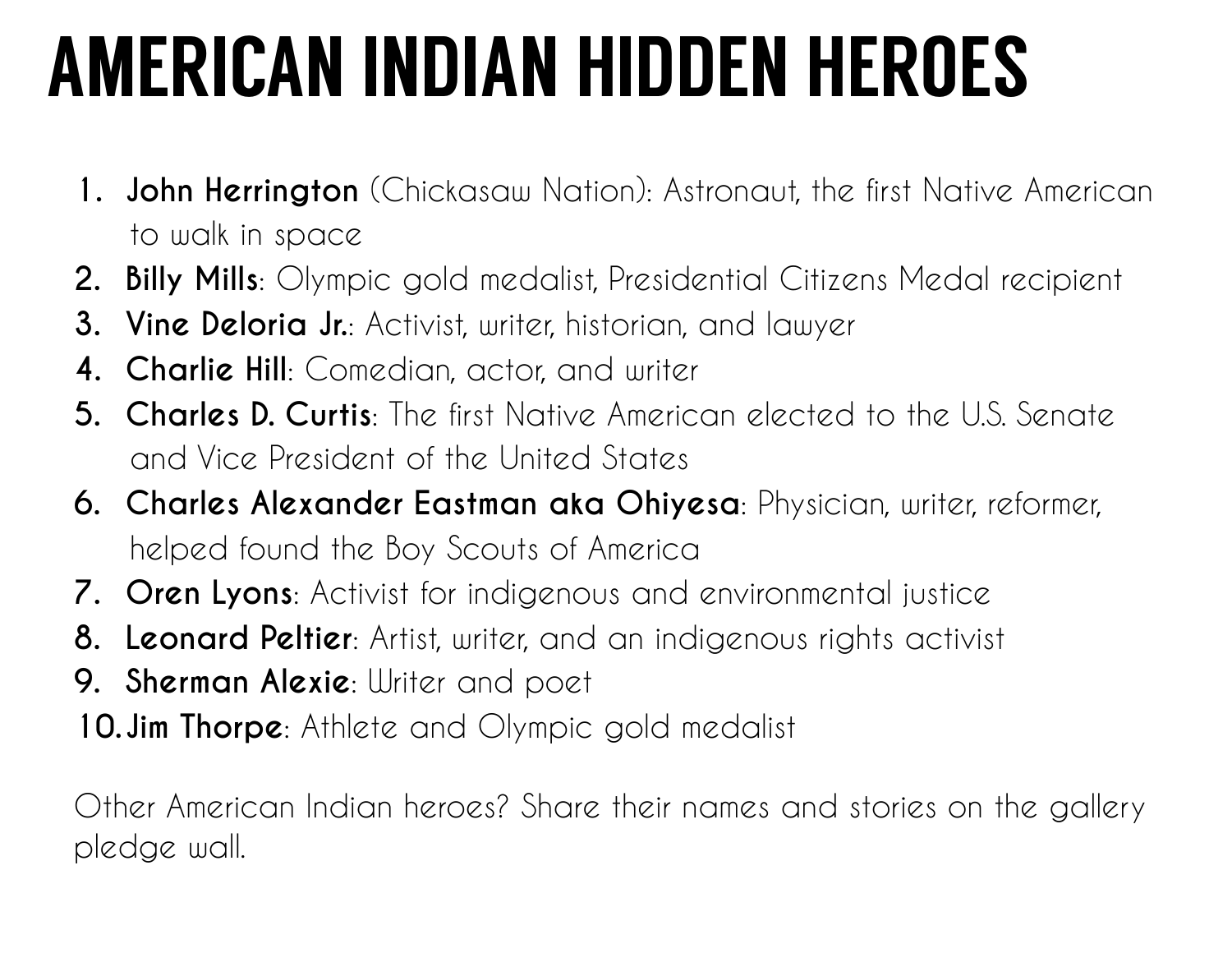### AFRICAN AMERICAN HIDDEN HEROES

- **1. Mary McLeod Bethune**: Educator and Civil Rights leader
- **2. Ida B. Wells**: Journalist, Newspaper editor, suffragist and sociologist
- **3. Zora Neale Hurston**: Author, folklorist, and anthropologist
- **4. Toni Morrison**: Pulitzer and Nobel prize winning author, editor, and professor
- **5. Ashley Walker**: Local (San Diego) civil rights activist
- **6. Audre Lorde**: Writer, feminist, civil rights activist
- **7. Sojourner Truth**: Abolitionist and women's rights activist
- **8. Phillis Wheatley**: One of the first published Black poets
- **9. Angela Davis**: Civil rights activist and professor
- **10.Mae C. Jemison**: Physician and NASA astronaut

More African American heroes? Share their names and stories on the gallery pledge wall.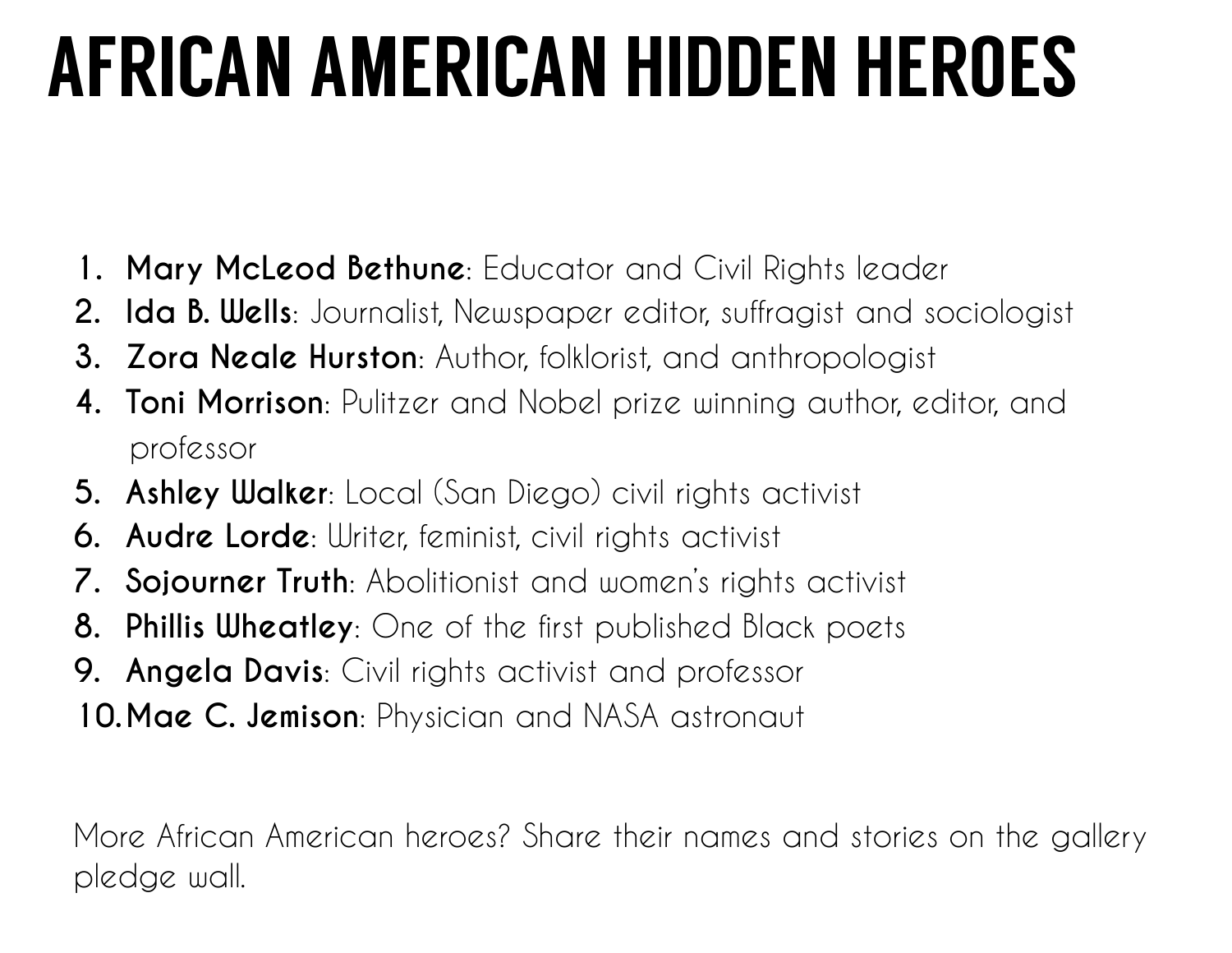### AFRICAN AMERICAN HIDDEN HEROES

- **1. Martin R. Delaney**: Abolitionist, journalist, physician, considered grandfather of Black Nationalism.
- **2. W.E.B. Du Bois**: Sociologist, historian, civil rights activist, and Pan-Africanist
- **3. Langston Hughes**: Poet, social activist, novelist, and playwright
- **4. Dr. Charles L. Drew**: Surgeon, medical researcher, pioneered improved techniques for blood storage.
- **5. James Baldwin**: Novelist, essayist, playwright, poet and social critic
- **6. Marcus Garvey**: Publisher, journalist, entrepreneur, and proponent of Black Nationalism
- **7. Medgar Evers**: Civil rights activist
- **8. Paul Robeson**: Singer, actor, and civil rights advocate
- **9. John Carlos**: Bronze medal winner in the1968 Olympics, civil rights advocate, and coach
- **10.Nat Turner**: Leader of the Southampton Slave rebellion

More African American heroes? Share their names and stories on the gallery pledge wall.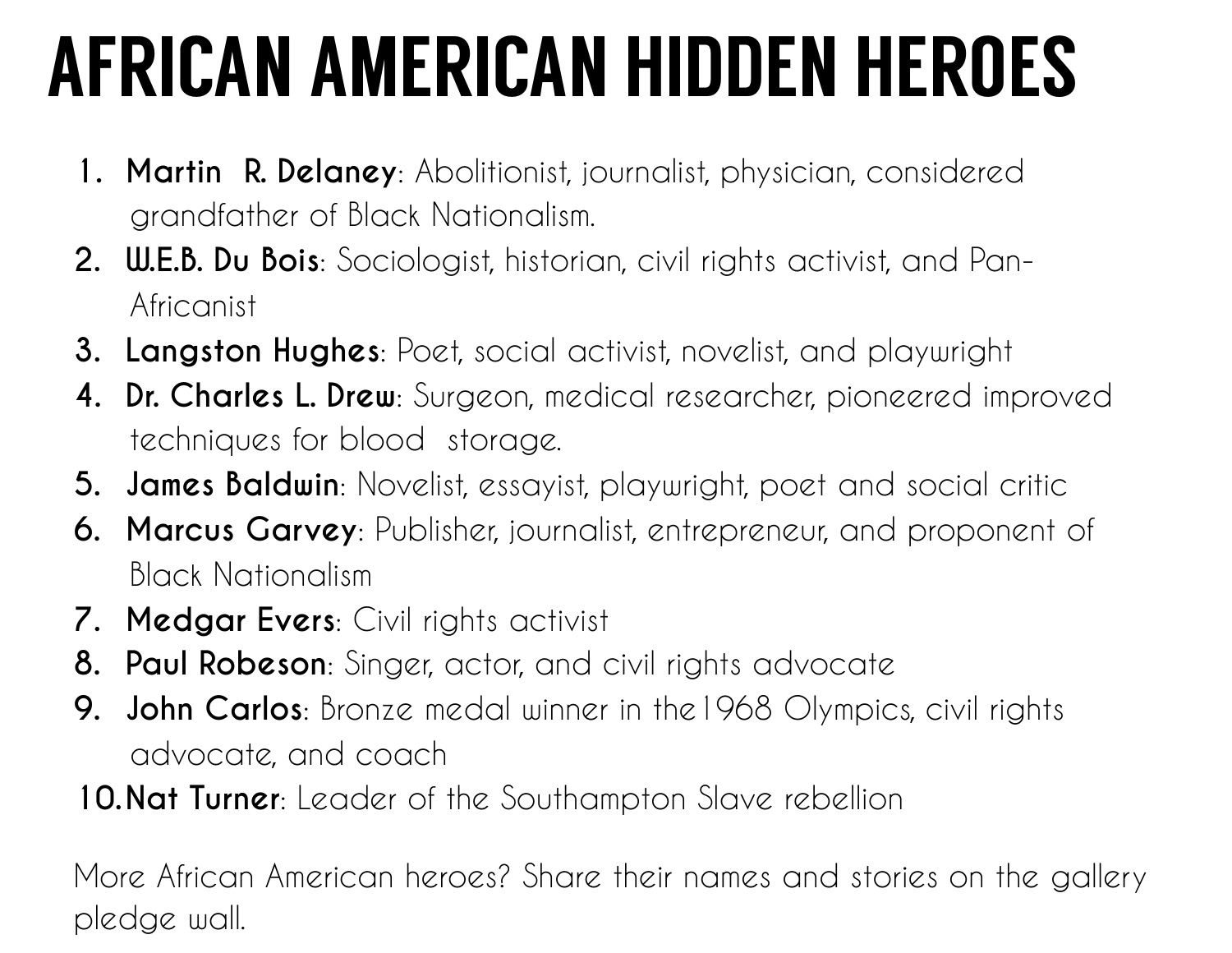### PLEDGE WALL

Sign your name to the Civility and Diversity Pledge.

Leave your thoughts, comments, and questions about the exhibit.

Tell your own stories with cultural appropriation and stereotypes.

Share other "hidden heroes" and their stories.

Practice civility by respecting the comments of others on this wall.